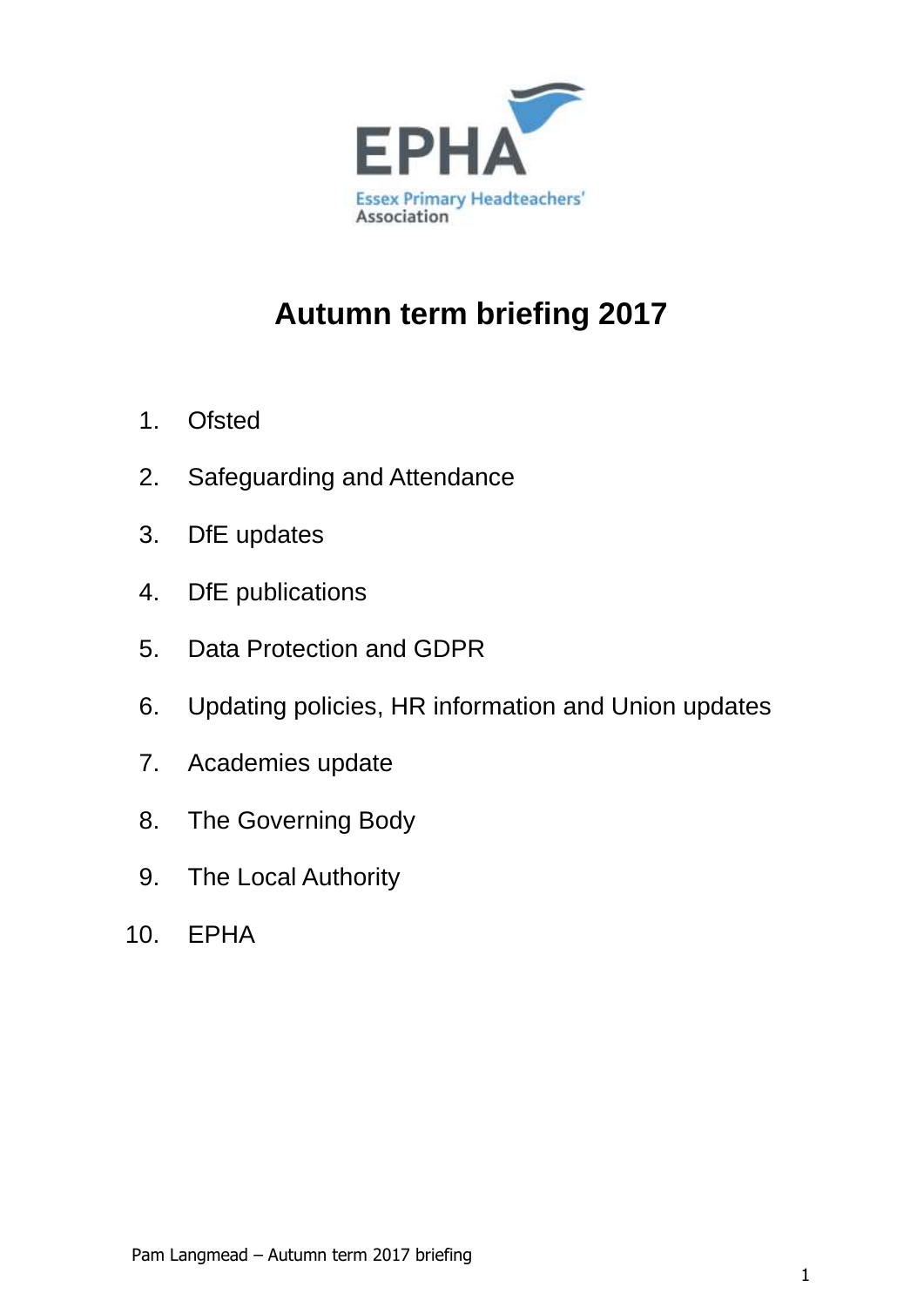## **Ofsted**

### **School Inspection newsletter July 2017 – Sean Harford briefing**

In the summer term Ofsted piloted a series of short inspections in the South East and North West regions whereby, if inspectors judge that they need to convert to a full section 5 inspection, they do so within up to 10 or 15 days of the short inspection. This is rather than the current conversion within 48 hours. Depending on the outcome of the consultation, Ofsted may need to update the school inspection handbook with any necessary procedural changes. As such, any other minor amendments for the section 5 and section 8 handbooks will be carried out in the autumn term, after consideration is given to the findings from the short inspection consultation.

### **Policy statement for inspecting new schools and schools that undergo a change in status**

This statement sets out how Ofsted will select new schools for inspection, including academies and free schools. It also applies to academy converters, i.e. existing schools that have been approved to voluntarily convert to become an academy.

The first inspection of new schools, including academies will usually take place within three years of opening. Certain types of schools judged outstanding before conversion to academy status are exempt from routine Section 5 inspection unless there are concerns about their performance.

Ofsted may conduct a section 8 inspection of any new school at any time, including within three years of opening, where information it holds or receives causes sufficient concern.

**Amendment around who from multi-academy trusts can attend inspection team meetings**  Our March edition of this newsletter contained an article on engaging on inspection with CEOs or equivalents in MATs, and we followed it up with clear guidance to inspectors in briefings conducted over the Easter period. The March article incorrectly stated that the chair of the board of trustees should be invited to attend the final team meeting; it is the MAT CEO or equivalent that should be invited to the final team meeting.

#### **Department for Education (DfE) guidance on what is required for schools' personnel records and its impact on inspection**

Following publication of the March edition of this newsletter, Ofsted has been asked to clarify the following section of the article on 'Safeguarding – checking records':

There may be rare occasions when inspectors also ask to see additional information about staff suitability checks, for example if the records in the SCR are not entirely clear. These records could include staff personnel files and inspectors have a general power to inspect any records kept by a school that are relevant to the inspection.

Ofsted published this information following a number of challenges from schools who did not think that inspectors had the power to look at individual staff files. The update makes clear that HMCI has the power to look at any records kept by the school or relating to the school. This power is delegated to HMIs and OIs when inspecting.

The reason the update refers to 'rare' occasions when inspectors would look at files is to encourage a proportionate approach. If the inspector finds that the school's single central record (SCR) meets requirements, they may choose to check a few records to triangulate that evidence, but our view is that inspectors do not need to spend much time on this.

### **Amanda Spielman – 6 August 2017**

Ofsted's Chief Inspector writes about safety culture in schools, encouraging school leaders to make decisions based on their experienced judgement. The following is extracted from the full article:

In the run up to the summer holidays, the streets around Ofsted's offices were awash with eager young children on school trips. Like scores of children before them, they came into London to learn about their nation's capital. What marked these children out from the generations that preceded them were the hi-vis jackets they were sporting, now standard issue for many school trips, like troupes of tiny construction workers – minus the hard hats.

Now, I understand why schools might find it convenient to spot their pupils easily, but the message these jackets send about youngsters being at risk makes me uncomfortable and more than a little sad. Children around the country walk to school every day without hi-vis jackets. Why do they suddenly need them on a trip to the library, zoo or museum? And surely if every child in the street is wearing one they are less useful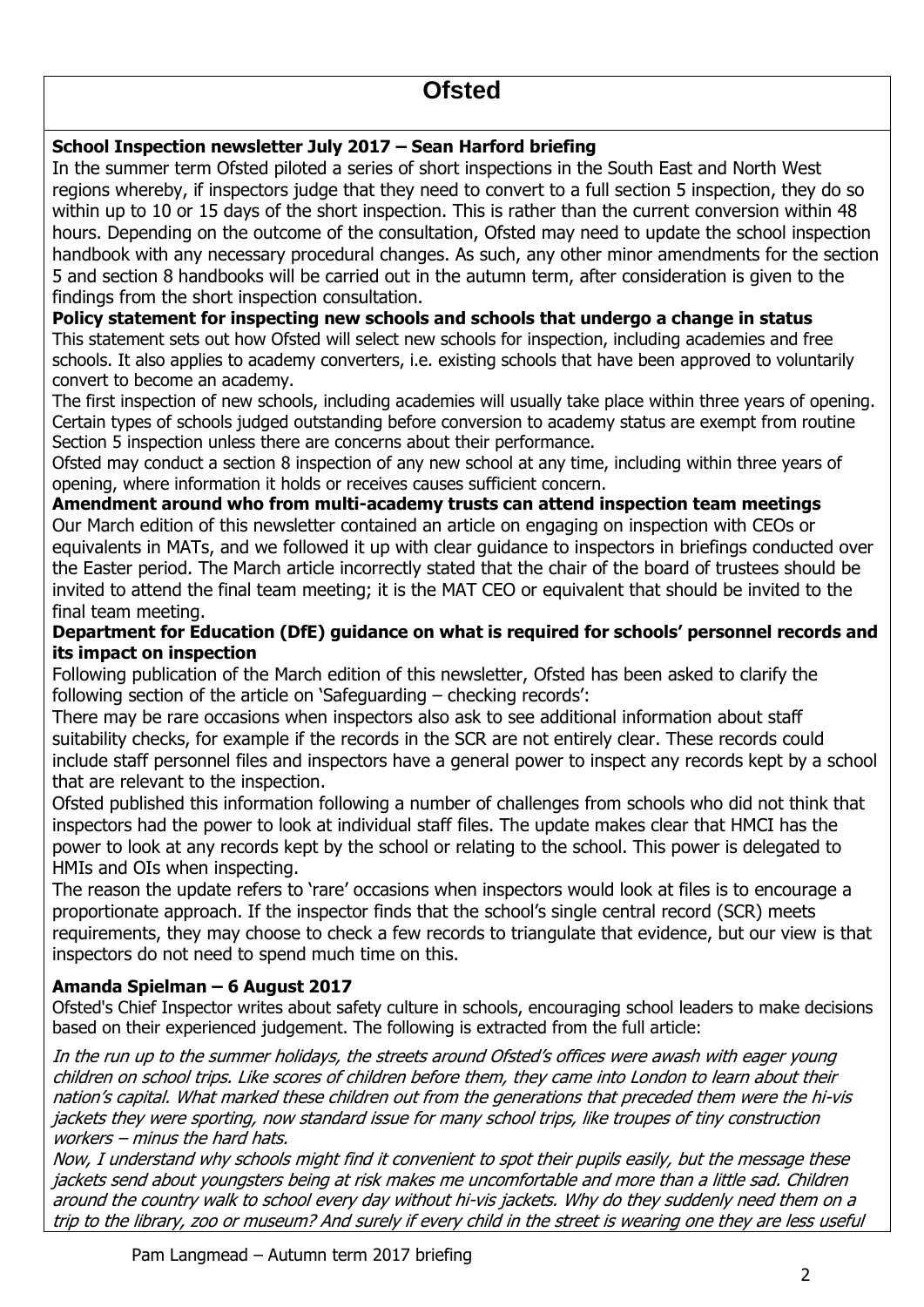than a school uniform for keeping track of a group?

These jackets are just one of the more visible examples of good intentions creating an unnecessarily riskaverse culture which does nothing for children's development and learning. Of course we need proper attention to safeguarding and to genuine health and safety risks. There are rules and processes that the Government rightly insists be followed. No one is suggesting ignoring fire safety or background checks on staff. But over the years an over-cautious culture has developed in our schools, one that too often tries to wrap children in cotton wool.

Being honest, I have to admit that Ofsted hasn't always got this right. We know inspection has sometimes seemed too much about tick-boxes and worrying about things like the proper height of school fences. Making sure children are safe at school is, of course, an important part of our work, but I want to be sure we look at the right things in the right way, without going overboard. I want Ofsted to make sure that schools are properly focusing on pupil safety, but that it doesn't come at the expense of opportunities to broaden and enrich young minds.

That is why new training later this summer will remind inspectors what safeguarding is really about. It will ask them to focus on what schools are doing to identify children potentially at risk of real harm; how these children are being helped; and how they manage accusations and other serious problems with staff. We want school leaders to make decisions based on their experienced judgement, rather than feeling the need to invent and then conform to overly prescriptive policies. This isn't just because we think a toocautious approach to health and safety limits young people's experiences, but also because it can obscure real safety issues. Every minute spent enforcing a ban on conkers and yo-yos is a minute away from tackling the multitude of real issues we know schools face.

So my message to schools is this: keeping children safe from harm should always be your overriding concern, but in doing so, make sure you distinguish between real and imagined risk. Trying to insulate your pupils from every bump, germ or bruise won't just drive you to distraction, it will short-change those pupils as well – limiting their opportunity to fully take advantage of the freedom of childhood, and to explore the world around them.

EPHA comment: Let's hope that this viewpoint from the Chief Inspector is reflected in the future inspection framework; after all, a large part of the reason that schools are so risk averse is because many have been downgraded by Ofsted inspectors because of perceived safeguarding failures, with extremely serious consequences for the school and the senior leadership team.

The full article can be found at

<https://www.gov.uk/government/speeches/ofsteds-chief-inspector-writes-about-safety-culture-in-schools>

## **Updated Ofsted section 8 and section 5 handbooks**

Following the pilot into short inspections in the summer term, Ofsted has introduced a number of key changes, particularly in relation to the timescale between conversion from a section 8 to a full section 5 inspection, if this takes place. An Ofsted report summarises the responses to Ofsted's consultation, 'Short inspections of good schools', which ran from 15 June to 18 August 2017.

In response to the feedback received, **Ofsted has confirmed that from this October half term onwards,** some good schools will automatically receive a full, two-day inspection instead of a short inspection. This change will affect about 20% of schools judged good at their last inspection. It will occur when evidence shows that the quality of provision may have deteriorated significantly.

After listening to views from the education sector, Ofsted has decided that the other 80% of good schools will continue to receive short inspections. Between this half term and Christmas where a short inspection converts to a full inspection the conversion will normally take place within 48 hours, although in some cases it may take up to 7 days.

Ofsted has also agreed to increase to 3 the number of inspectors deployed on short inspections of secondary schools with more than 1,100 pupils.

The updated handbooks have been published – and there are versions with changes highlighted – on the EPHA website.

## **Ofsted seeks views on future changes to short inspections**

The inspectorate has confirmed the arrangements for converting short inspections and launched a new consultation on future changes.

Ofsted has launched a consultation seeking views on proposals aimed at bringing greater clarity to the short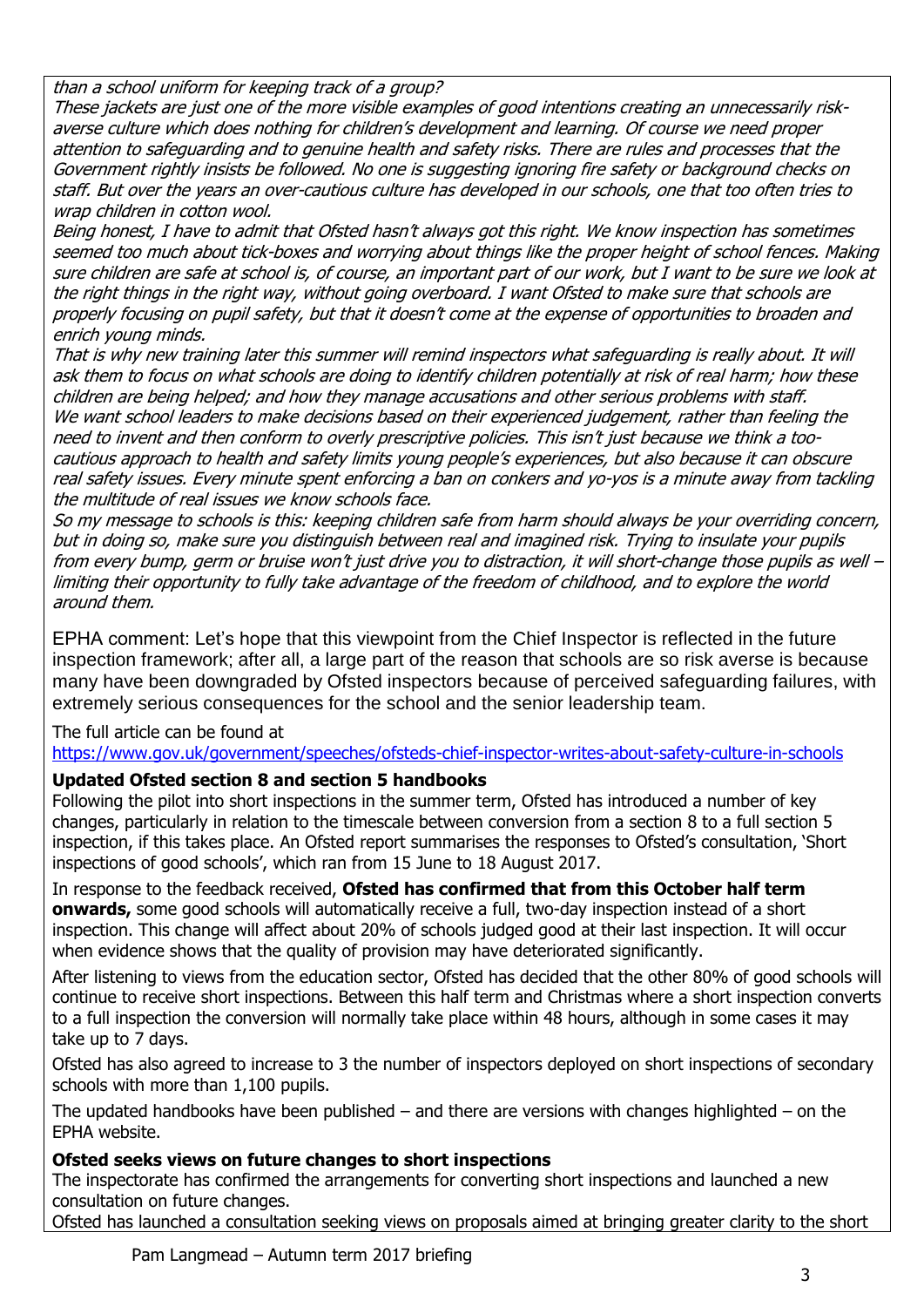#### inspection process.

The new approach is designed to give schools that may be at risk of decline more time to improve following a short inspection, while retaining their good rating. If implemented, the changes would allow those schools the opportunity to seek appropriate support, for example from within their multi-academy trust, local authority or other school improvement bodies.

[The consultation](https://www.gov.uk/government/consultations/short-inspections-of-good-schools-maintained-schools-and-academies) asks for views on 3 changes to the short inspection process:

- inspectors will continue to convert short inspections, within 48 hours, where there are serious concerns about safeguarding, behaviour or the standard of education. Parents need to know as soon as possible if the quality of education at a school has declined to inadequate
- when inspectors are not confident that a school is still good but the standard of education remains acceptable, and there are no concerns about safeguarding or behaviour, the inspection will not convert. Instead, Ofsted will publish a letter setting out the school's strengths and areas for improvement. A section 5 inspection will then take place at a later date, typically within 1 to 2 years. This will give the school time to address any weaknesses and seek support from appropriate bodies. In the meantime, the school's overall effectiveness judgement of good will stand
- when inspectors have reason to believe that a school may be improving to outstanding, Ofsted will publish a letter setting out the school's strengths and priorities for further improvement, and confirming that it is still good. A section 5 inspection will then be carried out later, typically within one to two years. This will give the school time to consolidate its strong practice. However, requests for early inspections will be considered.

#### **The new consultation opens today and will close on 8 November. If agreed, the changes will take effect for the 2018 spring term.**

## **Relevant Documents and Guidance**

- School Inspection Newsletter July 2017 [https://essexprimaryheads.co.uk/files/school-inspection-update-ofsted-newsletter-july-](https://essexprimaryheads.co.uk/files/school-inspection-update-ofsted-newsletter-july-2017.pdf)[2017.pdf](https://essexprimaryheads.co.uk/files/school-inspection-update-ofsted-newsletter-july-2017.pdf)
- Policy statement for inspecting new schools and schools that undergo a change in status
- The Common Inspection Framework education, skills and early years *August 2015*
- School Inspection Handbook –section 5 including evaluation descriptors *October 2017*
- School Inspection handbook section 8 *October 2017*
- Short inspections of good schools response to the consultation September 2017
- Inspecting safeguarding in early years, education and skills settings *August 2016*
- All guidance can be found on GOV.UK [https://www.gov.uk/government/collections/ofsted](https://www.gov.uk/government/collections/ofsted-inspections-of-maintained-schools)[inspections-of-maintained-schools](https://www.gov.uk/government/collections/ofsted-inspections-of-maintained-schools)

Information at<https://www.gov.uk/guidance/being-inspected-as-a-maintained-school-or-academy> Or on the EPHA website [www.essexprimaryheads.co.uk](http://www.essexprimaryheads.co.uk/)

- Download the new School Inspection Handbooks (versions with changes highlighted on the EPHA website)
- Check that the school and Governing Body is fully, legally compliant and is meeting statutory responsibilities. Ensure that there is a strong awareness of and emphasis on safeguarding procedures and the provision and outcomes of disadvantaged pupils.
- Check that your website is up to date and fully compliant –see checklists on the EPHA website
- Respond to the Ofsted consultation on future inspection <https://www.gov.uk/government/news/ofsted-seeks-views-on-future-changes-to-short-inspections>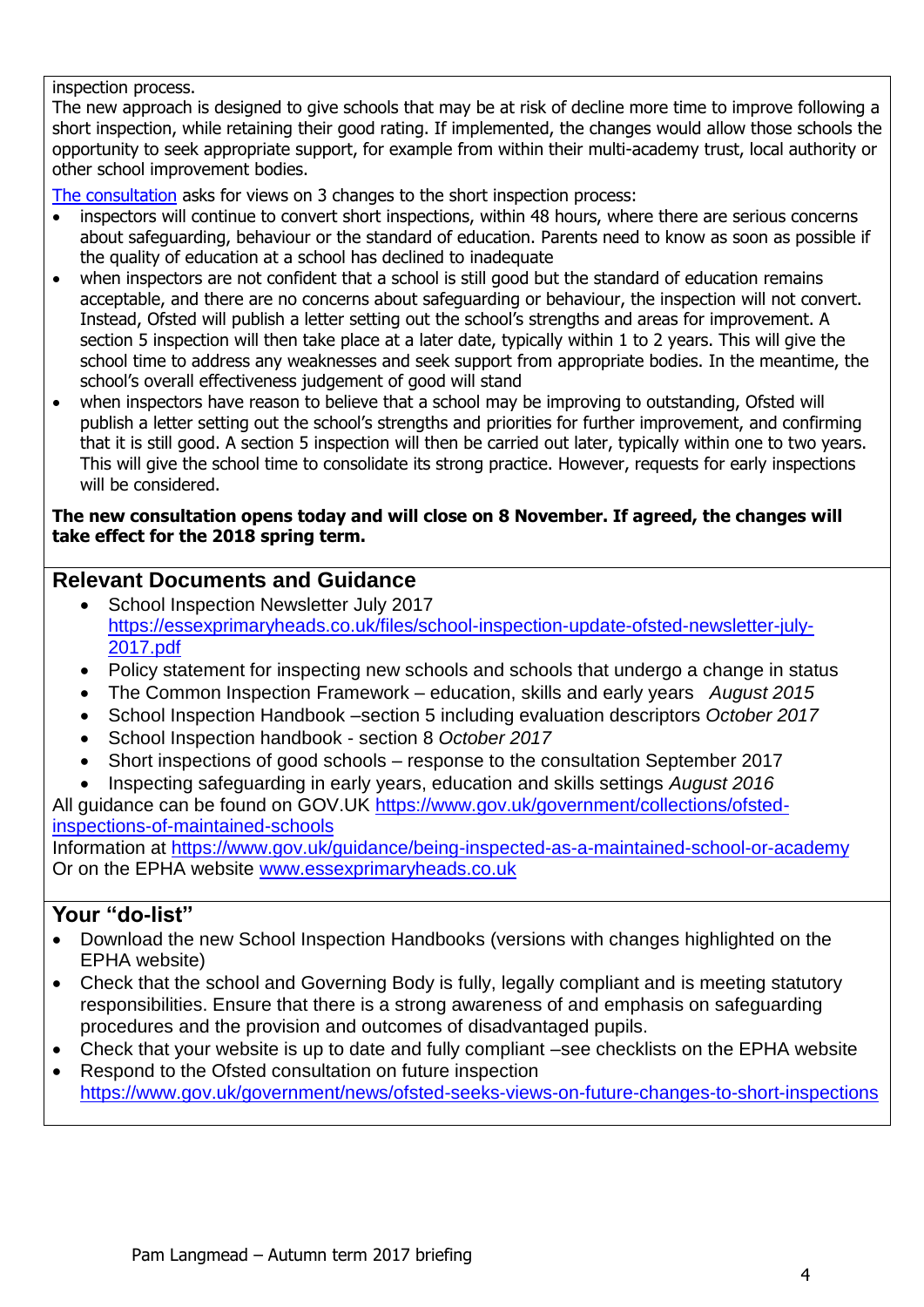## **Safeguarding**

#### **Keeping Children Safe in Education - no update until next year**

When Keeping Children Safe in Education was first published in 2014, the intention was that it would be updated annually to take into account the learning from serious case reviews and other changes to legislation and guidance. This year's update was delayed by the election and so the next revision will be next year. The most up to date version of Keeping Children Safe in Education is therefore still September 2016. Although the document has not changed, it would still be good practice to ask all staff to re-read Part 1 and Annex A to refresh their memories at the beginning of the school year.

#### **"Working Together" consultation**

Following the Royal Assent of the Children and Social Work Act 2017 earlier this year, the government has launched a consultation on its proposed changes to the statutory guidance 'Working Together to Safeguard Children' for publication next year.

One key change of the legalisation will be to replace Local Safeguarding Children Boards (LSCBs) with local safeguarding partners. Currently schools are represented on many LSCBs, but from the, as yet unknown, implementation date of the new Act, the status of schools will be changed to a 'Relevant Agency'. The three local safeguarding partners (local authorities, chief officers of police, and clinical commissioning groups) will have to specifically set out how they will work together with these Relevant Agencies. This should ensure that voice of schools will continue to be heard.

It is important that the voice of schools, and DSLs in particular is heard. The consultation will end of 31st December 2017 and all the documents can be found here: [https://consult.education.gov.uk/child-protection](https://safeguardinginschools.us12.list-manage.com/track/click?u=efe032677d94ceba51dd39a7f&id=53f137f61f&e=6534e1f39c)[safeguarding-and-family-law/working-together-to-safeguard-children-revisions-t/](https://safeguardinginschools.us12.list-manage.com/track/click?u=efe032677d94ceba51dd39a7f&id=53f137f61f&e=6534e1f39c)

#### **Child Protection policy – SET (Southend , Essex, Thurrock) model**

A new version –September 2017 - of the SET Child Protection Policy has been published. It has been amended to include the updated SET Procedures (April 2017) and the Effective Support for Children and Families in Essex (July 2017). There is also an updated process map for the Children and Families Hub - any other amendments have been highlighted.

#### **ESCB Safeguarding audit for schools**

All schools will be required to complete the ESCB safeguarding audit this academic year. This is currently being designed and will be sent to all schools around the Autumn half-term.

#### **Child protection records – revised ECC approach**

It has now been agreed that schools should pass the original child protection file to the new school. They should keep a copy until they have received an acknowledgement of receipt. Schools must receive and retain a receipt, confirming that the file has been received. A form used to record the transfer of files is available on the Infolink and on the EPHA website. Look for *Child Protection Records – file transfer 2017* <https://essexprimaryheads.co.uk/info-and-documents/safeguarding/>

#### **Template to record that your staff have received key safeguarding documents**

Jo Barclay has written a template for schools to use to record that all staff have been provided with the key documents referred to in 'Keeping Children Safe in Education'. She suggests you keep copies on individual staff files, or in a separate file where you record staff CPD and training (or both!). The template is available on Essex School Infolink safeguarding section or on the EPHA website.

The Essex Safeguarding Children Board's document, **Effective Support for Children and Families in Essex,** was first published in April 2013. This is the third revision, updated to reflect current practice and experience in Essex, as well as changes in legislation and national policy. The document now includes reference to Child Sexual Exploitation and missing children, as well as FGM (female genital mutilation) and the Prevent strategy. The content includes:

- Access to services at different levels of need
- What happens to a Children's Social Care request
- Consulting with other services, schools and settings
- Effective Support Process diagram
- Indicators of possible need
- Appendices, including a model Early Help Plan

EPHA has developed a 7-minute staff meeting on the Effective Support document – a powerpoint and handout can be found at<https://essexprimaryheads.co.uk/info-and-documents/seven-minute-staff-meetings/>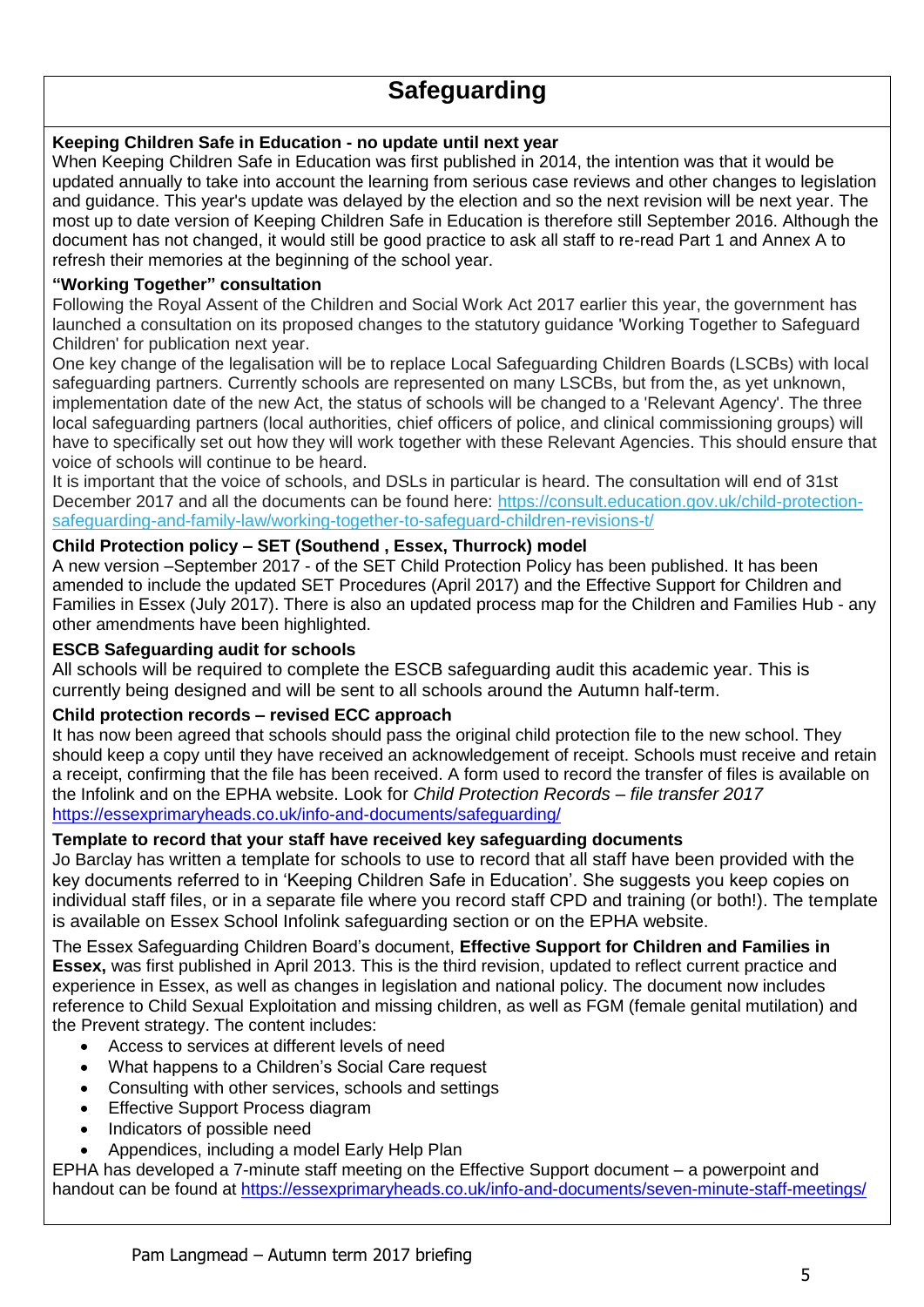#### **NSPCC report 2017 – How safe are our children?**

The NSPCC's fifth annual report *How safe are our children?* is the UK's definitive record of the current state of child protection, and pulls together the latest and most robust information across our four nations. The previous report was carried out in 2009 and this edition highlights a 298% increase in the number of policerecorded indecent image offences in the UK.

#### **Self-harm prevention toolkit**

This is being developed by the ESCB and should be published to schools soon.

#### **Seven-minute Safeguarding Staff Meetings**

EPHA has produced a series of "Seven-minute Safeguarding Staff Meetings" on a range of topics. These are intended to be used to keep your staff informed and up to date about key safeguarding topics, and each "staff meeting" includes a PowerPoint presentation and an accompanying information handout.

The current list of topics includes: Physical abuse; Emotional Abuse, Sexual Abuse, Neglect; Prevent; CSE; FGM; the role of the Designated Safeguarding Lead; Managing a Disclosure; Whistleblowing; Effective Support for Children and Families in Essex; and the Keeping Children Safe in Education follow up quiz. I will keep adding to these so that you can offer a programme of training that can be tucked into a staff meeting, in just seven minutes! On the webpage you will also find an attendance register that you can download and use to keep a record of the training that your staff have done.

<https://essexprimaryheads.co.uk/info-and-documents/seven-minute-staff-meetings/>

#### **Attendance policy checklist**

ECC has updated the school's attendance policy guidance, following the outcome of the Platt case. We are still awaiting guidance from the DfE. EPHA and ASHE have produced a joint model policy, which schools can adopt – available on the EPHA website

#### **Missing Pupil Checklist**

The Missing Pupil Checklist has been updated and should be completed online. This can be found at <https://forms.essex.gov.uk/default.aspx/RenderForm/?F.Name=ctgv5zRLocW&HideAll=1>

#### **Relevant Documents and Guidance**

- EPHA Seven-minute safeguarding staff meetings [https://essexprimaryheads.co.uk/info-and](https://essexprimaryheads.co.uk/info-and-documents/seven-minute-staff-meetings)[documents/seven-minute-staff-meetings](https://essexprimaryheads.co.uk/info-and-documents/seven-minute-staff-meetings)
- Child Protection Records file transfer 2017
- Working Together to Safeguard Children February 2017
- Keeping Children Safe in Education DfE July 2015
- ESCB Effective Support for Children and Families in Essex
- Section 11 audit tool<http://www.escb.co.uk/SafeguardingAudit/SchoolsandCollegesAudit.aspx>
- Children's Safeguarding Service (Education) 01245 436744
- Attendance Policy model<https://essexprimaryheads.co.uk/info-and-documents/model-policies/>
- Attendance Policy ECC checklist

- Approve the latest Child Protection Policy September 2017
- Attend one of the safeguarding network group meetings in the autumn term
- Download the new version of Effective Support for Children and Families in Essex
- Complete the ESCB safeguarding audit, once published
- Update your Attendance Policy using the ECC checklist or use the EPHA/ASHE model policy
- Use the EPHA "Seven-minute safeguarding staff meetings" to keep your staff up to date with current issues including the revised Effective Support for Children and Families in Essex document
- <https://essexprimaryheads.co.uk/info-and-documents/seven-minute-staff-meetings/>
- Ensure that you are signed up to Andrew Hall's brilliant weekly safeguarding briefing <http://www.safeguardinginschools.co.uk/>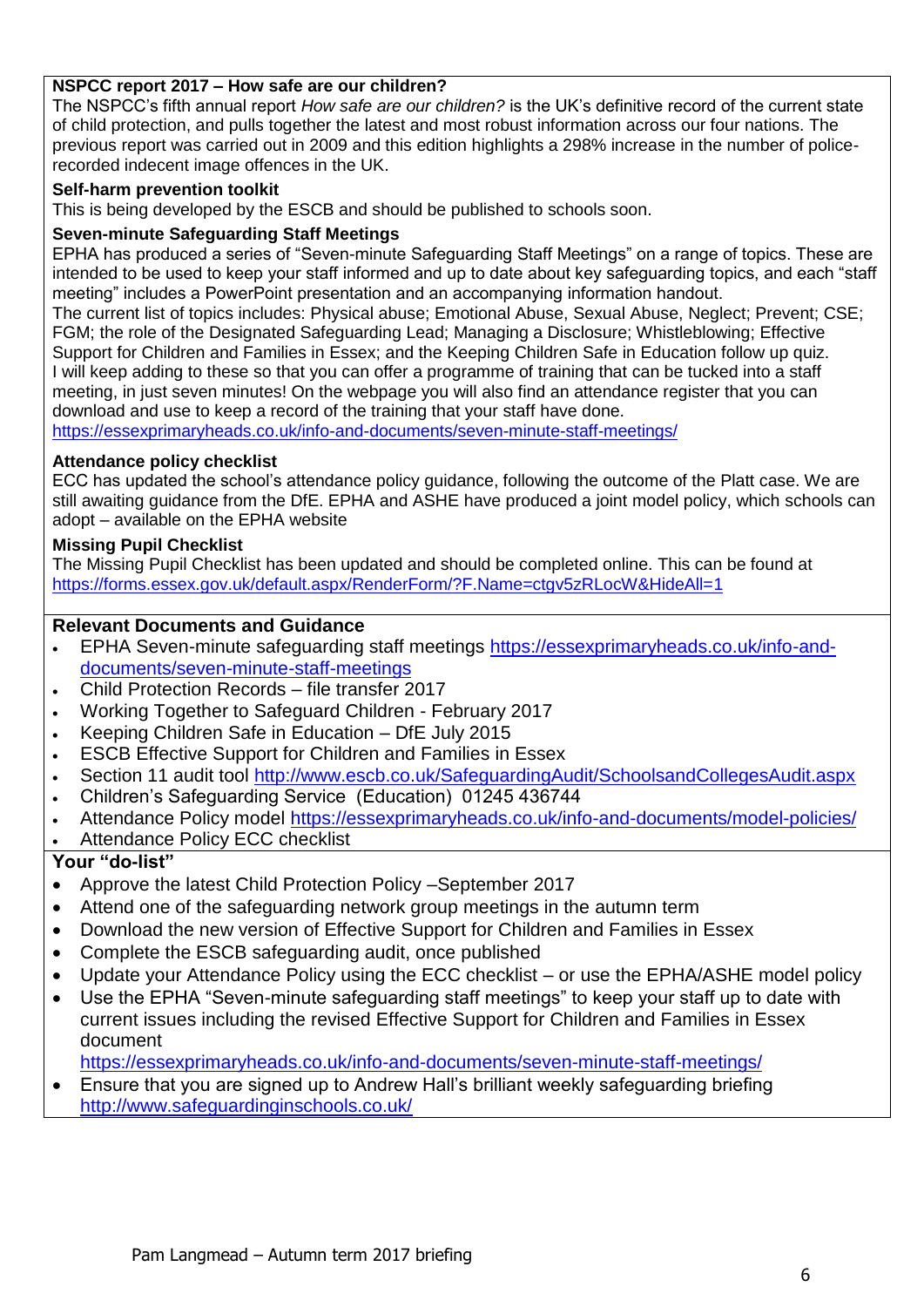## **DfE updates**

#### **Key information**

#### **School Funding Arrangements in 2018/2019**

Justine Greening announced to Parliament on 17<sup>th</sup> July 2017 that there will be an increase in funding of £1.3 billion for schools and high needs across 2018/19 and 2019/20. This will take the core funding for schools and high needs from just under £41 billion in 2017/18 to £42.4 billion in 2018/19 and £43.5 billion in 2019/20. This is an increase of £416m in 2018/19 and £884m in 2019/20.

The additional investment will allow the following:

- Increasing the basic amount that every child attracts in 2018/19 and 2019/20.
- This will allow for up to 3% gains a year per pupil for underfunded schools, and a 0.5% a year per pupil cash increase for every school.
- To protect funding for pupils with additional needs.

The national funding formula will commence in 2018/19 but there will be a longer transition period and local authorities will continue to set a local formula to distribute funding in 2018/19 and 2019/20. It was confirmed that in 2018/19, all local authorities will receive some increase to the amount they plan to spend on schools and high needs in 2017/18.

There is no new money from the Treasury. The £1.3 billion is funded as follows:

- £420m from the main capital budget of which £315m is from the healthy schools capital fund.
- £280m from the free schools programme but still committed to the 140 new free schools in the last budget. Will achieve through working more efficiently and diverting 30 schools through the local authority route rather than the free school route.
- £600m from DfE central resource budget of which £200 million will be from central school improvement programmes.

The Schools Block will be ring-fenced, however limited movements of funding will be allowed between blocks in agreement with Schools Forum.

Local Authorities will receive the updated School Funding Operational Guide 2018 shortly. The guide will set out some important areas that are fundamental to supporting a fairer distribution through the national funding formula.

#### **National Funding Formula**

Four 'building blocks' will make up the formula, and will be used to calculate each school's funding allocation. They are:

- Per-pupil costs
- Additional needs
- School costs
- Geographic costs

Basic per-pupil funding is the largest factor in the formula, accounting for 72.9% of the total schools block.

The **age-weighted pupil unit** (AWPU) is the basic funding that all pupils attract. The AWPU funding amounts are:

- £2,747 for primary pupils
- £3,863 for Key Stage (KS) 3 pupils
- £4,386 for KS4 pupils

However, in response to the consultation, the DfE has built a **minimum per-pupil funding level** into the formula for the next two years (the transition period).

This means that a school's per-pupil funding allocation will be topped up if its overall funding per pupil works out at less than the minimum amount after **all** factors in the formula have been taken into account. In 2018- 19, the minimum amounts will be £3,300 for primary pupils and £4,600 for secondary pupils. In 2019-20, they will be £3,500 for primary pupils and £4,800 for secondary pupils.

#### **Pupils with additional needs**

The NFF includes 4 additional needs factors which, combined with the basic per-pupil funding, mean that pupil-led factors account for 90.7% of the funding allocated to schools.The additional needs factors are: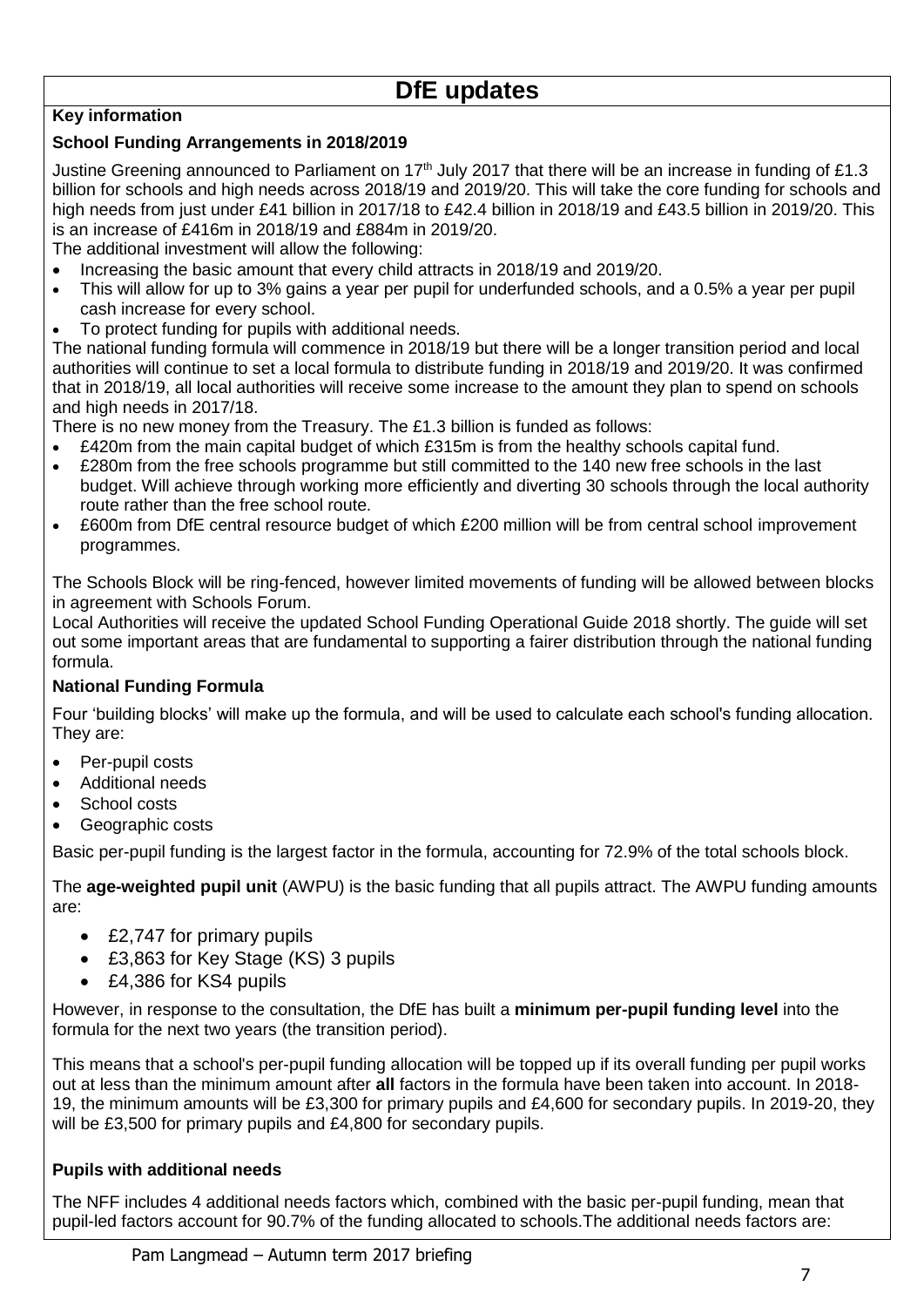- **Deprivation** indicated by a pupil's current eligibility for free school meals, eligibility for free school meals over the past 6 years, and the level of deprivation where the pupil lives as measured by the income deprivation affecting children index (IDACI)
- **Low prior attainment** a pupil who does not achieve the expected level in the Early Years Foundation Stage Profile on entry to primary school will attract an additional £1,050 a year through the formula, throughout their time in primary school. A pupil who does not achieve the expected level at KS2 will attract an additional £1,550 a year while in secondary education
- **English as an additional language (EAL)** a primary pupil with EAL will attract an additional £515 and a secondary pupil with EAL will attract an additional £1,385. This will apply to pupils who have entered the state education system during the last 3 years
- **Mobility** to support schools with a high proportion of pupils joining mid-way through the year. Unlike the other additional needs factors, it will be allocated on a historic spend basis, as mobility data is not robust enough to be used in a formulaic way. The DfE says it is working on developing a robust indicator of mobility to replace the use of historic spending patterns for this factor in future

### **School-led funding**

## **Four elements of school-led funding will be included in the formula:**

- **Lump sum**  every school will attract a lump sum of £110,000. This is to contribute to the costs that do not vary with pupil numbers, and to reassure schools (especially small schools) that they will receive a fixed amount each year in addition to their pupil-led funding
- **Sparsity**  targeted towards remote, small schools Eligibility depends on the distance the pupils in the school would have to travel to their next nearest school and the average number of pupils per year group The funding will be tapered, meaning that the proportion of the maximum available funding a school can receive will depend on the school's average year group size Qualifying primary schools will receive up to £25,000, and secondary schools up to £65,000 Local authorities (LAs) will continue to have some flexibility over how this factor is allocated, and the government will release more information on this soon
- **Premises** to reflect some of the costs associated with a school's premises and overheads. This is split into 4 areas:

Rates Split sites Private finance initiative (PFI) Exceptional circumstances

Funding for these areas will be allocated on historic spend in 2018-19, except PFI which will also be increased in line with the retail price index. The government is still considering how premises factors will be funded in 2019-20

 **Growth** – to enable LAs to respond where significant growth in pupil numbers occurs in-year and is not immediately recognised by the lagged funding system. In 2018-19, this will be calculated on the basis of LAs' historic spend. The government is still considering how growth factors will be funded in 2019-20

The final formula will be used from 2020-21. To help schools transition to the formula, there will be a 'soft' version used in 2018-19 and 2019-20, where funding will still be channelled through LAs. During the 2 transition years:

### **Provisional 2017 KS2 data and floor standard published**

The provisional Key Stage (KS) 2 national results data has been released for the 2017 tests. It shows that more pupils nationally reached the expected standard in reading, writing and maths. More pupils also reached the higher standard in each.

The [provisional 2017 Key Stage \(KS\) 2 data](https://www.gov.uk/government/uploads/system/uploads/attachment_data/file/641033/SFR43_KS2_2017_text.pdf) was published by the Department for Education (DfE) on 31 August 2017. The data shows that:

61% of pupils reached the expected standard in all of reading, writing and maths, compared to 53% last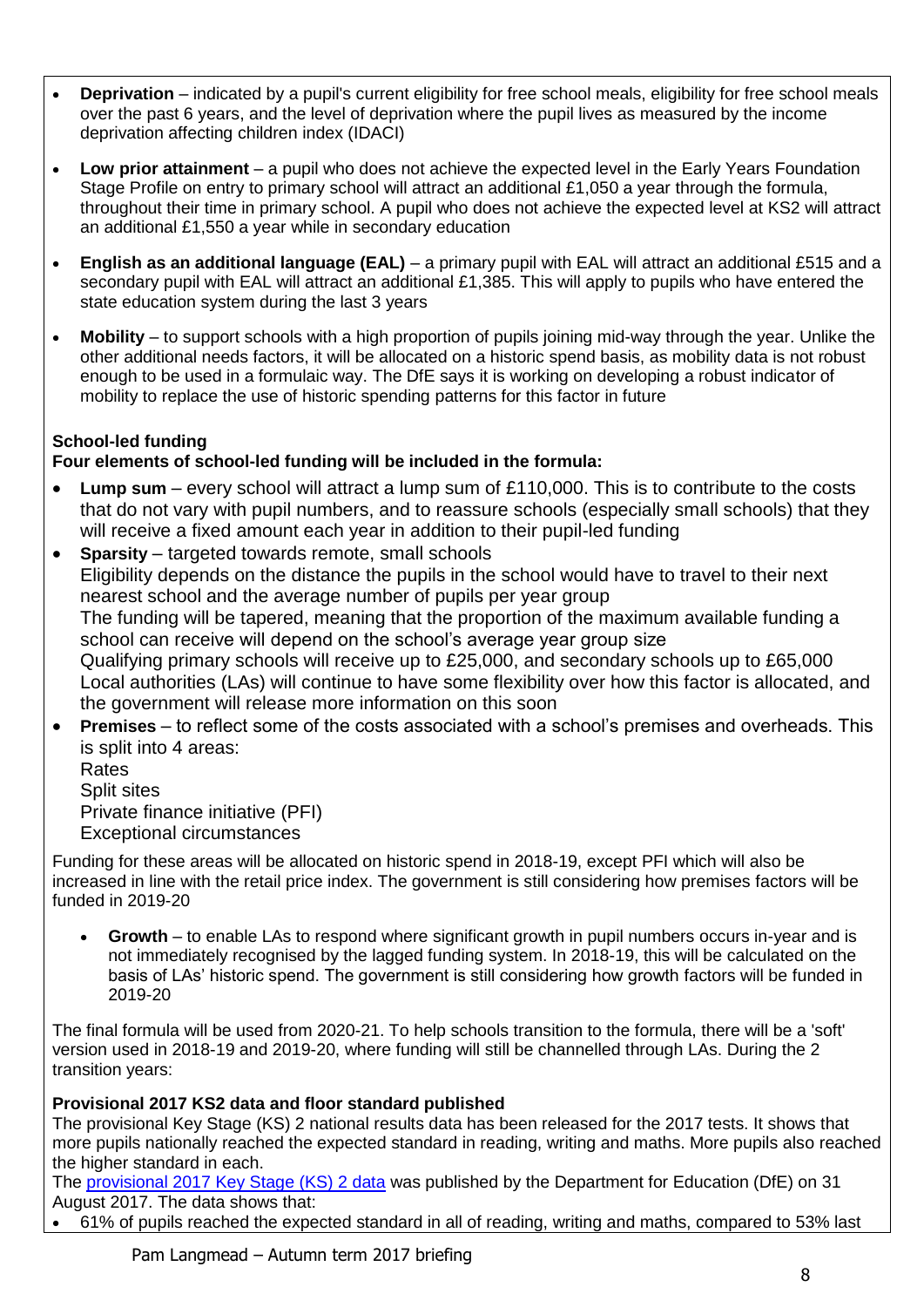year

 9% of pupils reached the higher standard in all of reading, writing and maths, compared to 5% last year Girls' attainment was higher than boys in all subjects, but attainment increased for both genders The expected standard is a scaled score of 100 or more in the reading and maths tests and a teacher assessment of working at the expected standard in writing. For the higher standard, it is a scaled score of 110 or more in the reading and maths tests and a teacher assessment of working at greater depth in writing.

### **2017 floor standard**

Updated [guidance from the DfE on primary school accountability](https://www.gov.uk/government/uploads/system/uploads/attachment_data/file/639901/Primary_school_accountability_technical_guidance_2017.pdf) explains that in 2017 a school will be above the floor standard if:

- At least 65% of pupils meet the expected standard in reading, writing and maths, or
- The school achieves progress scores of at least -5 in reading, -7 in writing and -5 in maths

To be above the floor, the school needs to meet either the attainment standard or the progress standard. For the progress standard, schools must achieve the sufficient scores in all 3 subjects.

Next data release

Pupil characteristics data, school level figures and progress data will be included in the release of the revised national data and publication of the performance tables in December 2017.

No school will be confirmed as being below the floor until December 2017 when schools' performance tables are published. Further statistical information on primary progress scores, including the number and percentage of schools below the floor in 2017, will be available on GOV.UK when revised data is published from December 2017.

### **Primary assessment reform**

The DfE has announced reforms to assessment in the EYFS, KS1 and KS2 to happen over the next 6 years. These include the removal of KS1 SATs from 2023 and a new teacher-mediated assessment in reception from 2020. There will also be a pilot in response to the Rochford Review.

The government has confirmed that it will:

- Make Key Stage (KS)1 tests and assessments non-statutory from 2023
- Remove the requirement for schools to submit teacher assessment data to the government for reading and maths at the end of KS2 from 2018-19
- Introduce a new teacher-mediated assessment in the reception year from 2020. This will provide a baseline measure to "better track" pupils' progress
- Introduce a multiplication tables check from 2019-20
- Improve the Early Years Foundation Stage (EYFS) profile, including reviewing supporting guidance to reduce burdens for teachers
- Improve teacher assessment of English writing by giving teachers greater scope to use their professional judgement when assessing pupils at the end of KS1 and KS2 from the current academic year

As an outcome of the consultation on the findings of the Rochford Review, the government has also said that there will be a pilot of a new approach to assessing the attainment of children with the most complex special educational needs.

### **Removal of P-scales**

The government is altering the current system used to assess children with special educational needs and disabilities (SEND) who are working below the expected national curriculum standards.

The statutory requirement for teachers to use performance scales (P-scales) to assess pupils with SEND who are not working at the standard of national curriculum assessments will be removed, the government has announced today.

The decision follows [final recommendations](https://www.tes.com/news/school-news/breaking-news/rochford-review-changes-send-assessment-could-lower-expectations) from the [Rochford Review](https://www.gov.uk/government/publications/rochford-review-final-report) [last year](https://www.tes.com/news/school-news/breaking-news/rochford-review-changes-send-assessment-could-lower-expectations) for how pupils who are working below the standard of the national curriculum tests should be assessed.

The statutory requirement will be dropped from the 2018-19 academic year onwards to allow the government to make the necessary changes to legislation.

[In its consultation response to the review, t](https://www.gov.uk/government/uploads/system/uploads/attachment_data/file/644729/Rochford_consultation_response.pdf)he government said it would make interim pre-key stage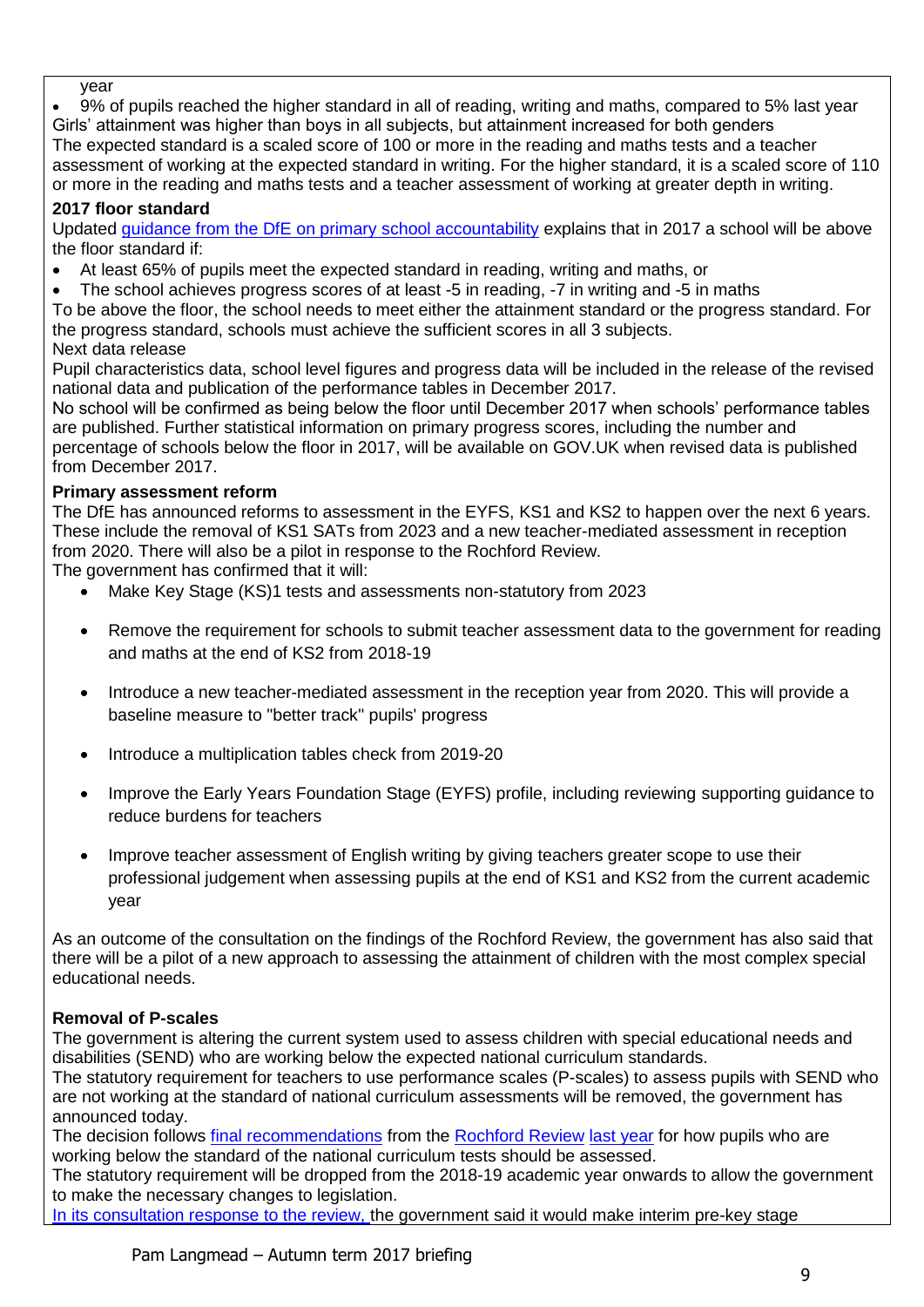standards, which assess ability in reading, writing and mathematics, permanent for all pupils engaged in subject-specific learning. For the pupils who are not engaged in subject-specific learning – which is a small number of pupils nationally – the government will pilot using seven areas of cognition and learning instead of P-scales.

#### **No more employment tribunal fees**

Employees making a claim to an employment tribunal no longer have to pay fees. This is due to the Supreme Court ruling, in July 2017, that the government acted "unlawfully and unconstitutionally" when it introduced the fees in 2013.Dominic Raab, minister of state at the Ministry of Justice, said on 26 July 2017 that the government would stop taking fees "immediately".

#### **PE and Sports Premium for primary schools**

Most schools with primary-age pupils receive the PE and sport premium in the academic year 2017 to 2018.Schools receive PE and sport premium funding based on the number of pupils in years 1 to 6.In cases where schools don't follow year groups (for example, in some special schools), pupils aged 5 to 10 attract the funding. In most cases, the DfE determines how many pupils in your school attract the funding using data from the January 2017 school census.

#### *Funding for 2017 to 2018*

Schools with 16 or fewer eligible pupils receive £1,000 per pupil.

Schools with 17 or more eligible pupils receive £16,000 and an additional payment of £10 per pupil. The DfE will publish the school level breakdown of funding for the academic year 2017 to 2018, including conditions of grant, in October 2017.

#### *How to use the PE and sport premium*

Schools must use the funding to make additional and sustainable improvements to the quality of PE and sport they offer.This means that you should use the premium to:

- develop or add to the PE and sport activities that your school already offers
- make improvements now that will benefit pupils joining the school in future years
- For example, you can use your funding to:
- hire qualified sports coaches to work with teachers
- provide existing staff with training or resources to help them teach PE and sport more effectively
- introduce new sports or activities and encourage more pupils to take up sport
- support and involve the least active children by running or extending school sports clubs, holiday clubs and [Change4Life](http://www.nhs.uk/change4life/Pages/change-for-life.aspx) clubs
- run sport competitions
- increase pupils' participation in the [School Games](https://www.gov.uk/government/policies/getting-more-people-playing-sport/supporting-pages/the-school-games)
- run sports activities with other schools

*You should not use your funding to:*

- employ coaches or specialist teachers to cover planning preparation and assessment (PPA) arrangements - these should come out of your core staffing budgets
- teach the minimum requirements of the national curriculum including those specified for swimming (or, in the case of academies and free schools, to teach your existing PE curriculum)

#### **Analyse school performance (ASP)**

DfE launched an updated and improved version of Analyse school performance (ASP) on 19th July The service now provides 2017 Question Level Analysis (QLA) data and named pupil data. Logging into ASP now will make it quicker and easier for you to access 2017 data as it continues to become available. Help with logging into ASP is available [here.](https://youtu.be/A7sFQiEQdMY) The [RAISEonline](https://www.raiseonline.org/login.aspx?ReturnUrl=%2f) service closed on Monday 31st July.

#### **Relevant Documents and Guidance**

- National Funding for Schools and high Needs DfE policy document
- School funding arrangements <https://www.gov.uk/government/publications/schools-funding-arrangements-2017-to-2018#history>
- Primary school accountability in 2017
- Primary school pupil assessment: Rochford Review recommendations
- Schools revenue funding 2017 to 2018 Operational guide
- Analyse school performance (ASP)<https://sa.education.gov.uk/idp/Authn/UserPassword>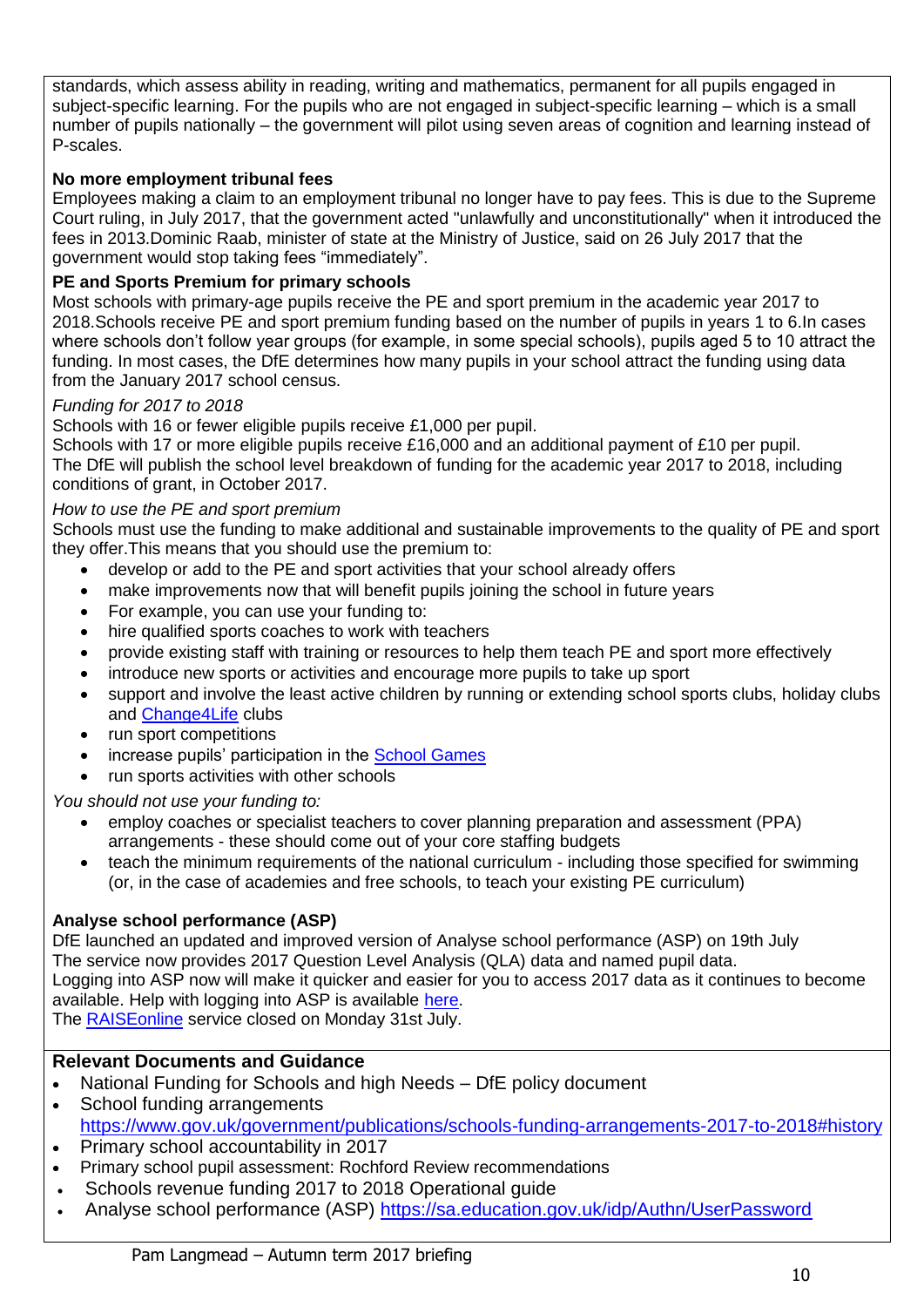- Determine teacher's pay in line with STPCD 2017 before 31 October.
- Pour over the KS2 provisional data and national funding formula announcement.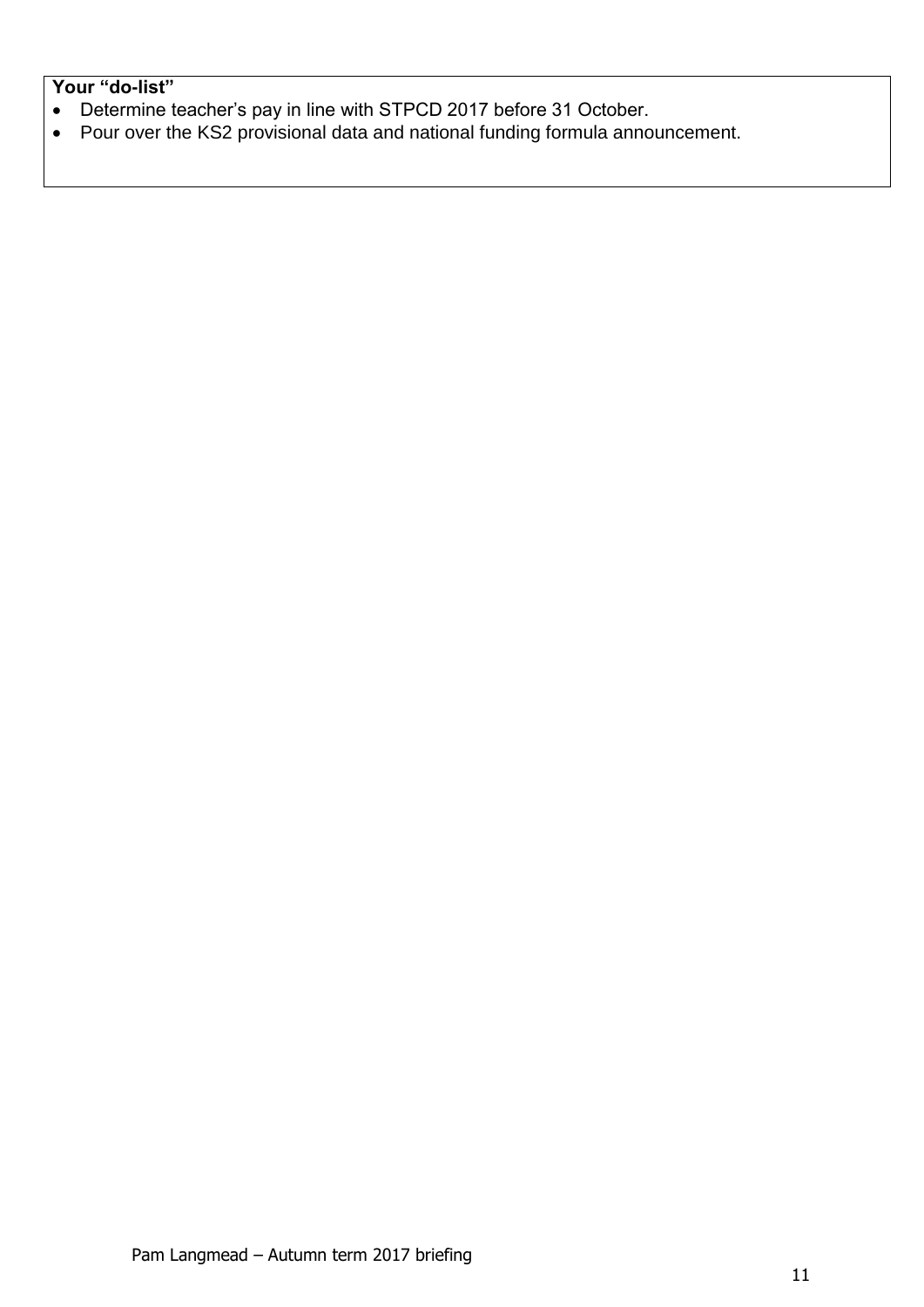## **DfE guidance**

#### **Key information**

#### **School Teachers Pay and Conditions Document 2017**

The School Teachers' Pay and Conditions Document (STPCD) sets out pay and conditions for teachers in maintained schools and teachers whose employment transferred to an academy at the point of conversion. Academies can set their own pay and conditions for new staff, or renegotiate for existing staff.

The 2017 STPCD, effective from 1 September 2017, sets a 2% uplift to the minimum and maximum values of the main pay range (MPR).

It also sets a 1% uplift to the minima and maxima of all other pay ranges and allowances in the national framework, which are:

- Unqualified teachers' pay range
- Upper pay range (UPR)
- Leading practitioner pay range
- Leadership pay range and headteacher group pay ranges
- Teaching and learning responsibility (TLR) payments
- Special educational needs (SEN) allowances

*Applying the uplift in 2017*

The STPCD says on page 7 that, except for teachers and leaders on the minimum of their pay range, schools must determine, in accordance with their pay policies, how to take account of the uplift when making individual pay progression decisions.

The School Teachers' Review Body (STRB) report says on page 62 that uplifts to the minimum and maximum values of the various ranges in the national pay framework don't automatically translate into the same level of uplift to all individual teachers' salaries.

It explains that pay decisions for teachers, including those paid at the previous maximum of their pay range, should be made locally in line with the school's pay policy and related to the annual appraisal of performance. School leaders and governing boards can make differentiated pay awards, where justified by performance or local circumstances, and "which allow them to make best use of their budgets".

The LGA (Local Government Association) has produced indicative pay ranges and a model pay calculator – available on the EPHA website.<https://essexprimaryheads.co.uk/info-and-documents/dfe/>

Please note, you will need to ensure a percentage is entered into the purple box for the calculator to work.

Employers will need to determine if and how they will apply this award, above the minimum of each pay range/allowance, in accordance with the Pay Policy they have adopted and inset the values of the pay ranges (at section 4 (teachers) and Appendix E (Leadership)) accordingly.

The Essex HR Pay Policy has been updated – there are no changes to the document apart from a date change.

#### **Apprenticeship Levy**

The Apprenticeship Levy came into force in April 2017 and costs many, but not all, schools 0.5% of their salary costs. Whilst the levy only applies to employers with a payroll of over £3 million a year (and/or 250+ employees), this will include maintained schools, (as their employer is the local authority), many multi academy trusts and some larger standalone academies or Foundation schools.

Each employer has to pay 0.5% of their total salary bill less a £15,000 allowance. However, once again, maintained schools will lose out because the LA (as employer) only has one allowance of £15k to split between all schools!

Employers will need to let HMRC know monthly whether they need to make a payment and will need to make the first one in May 2017.

The money will be paid into a HMRC digital account for each employer who can then access this funding to support investment in apprenticeships. In addition to this the government will top those funds up by a further 10%. There is a distinction between maintained schools that are still part of the Essex central payment (see below) and those community/VC schools that have their own bank account – The **156** Community and Voluntary Controlled local bank account schools should have set up their own digital account and will therefore have control over their individual levy. The **156** schools should not be making any provision for the £15,000 government allowance since they are connected with Essex County Council (as per the HMRC connectivity ruling). This allowance will be shared across ECC payroll. It should be noted that of these schools, 22 have their own 3<sup>rd</sup> party payroll provider and so will need to ensure the allowance is being accounted for correctly.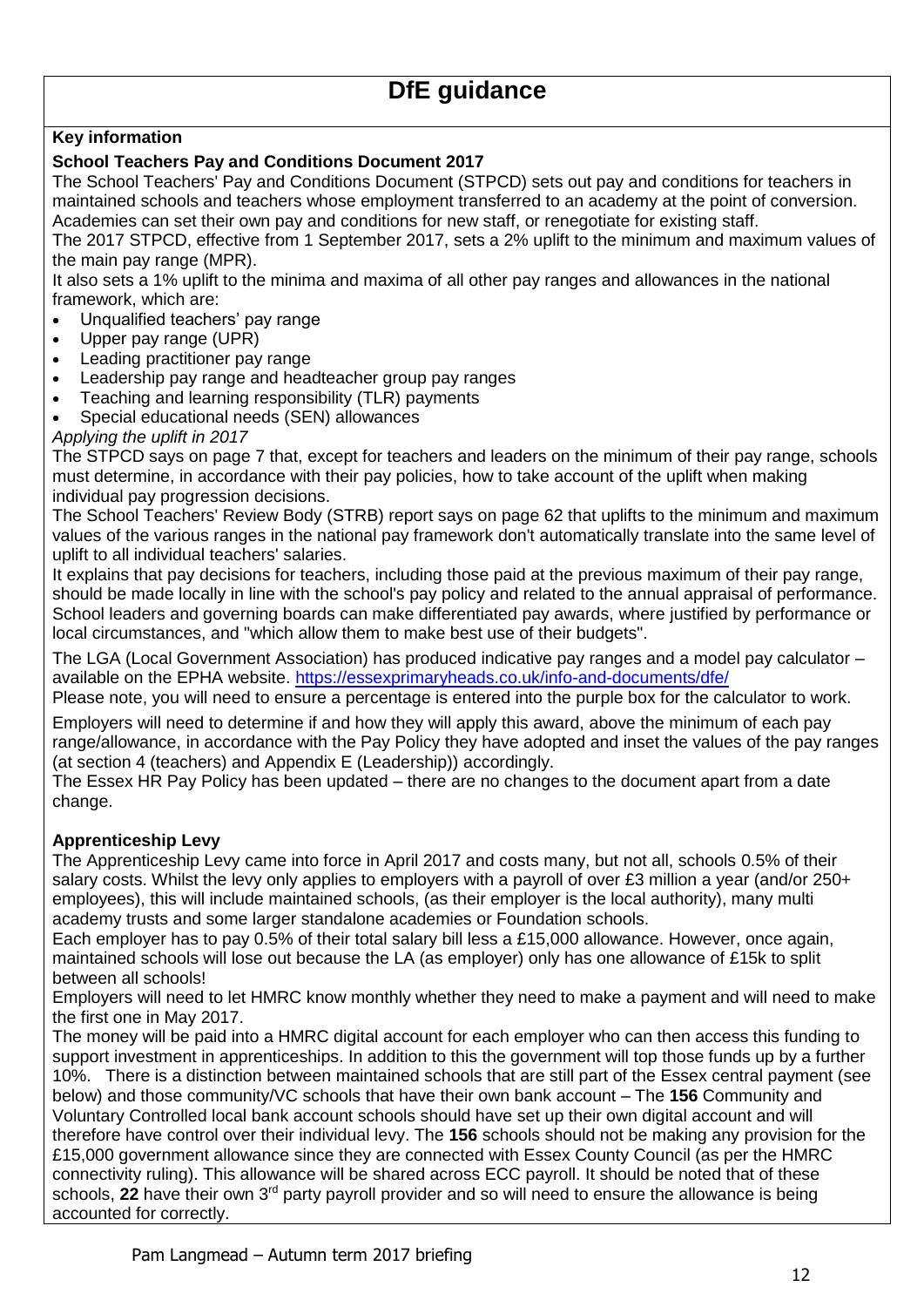To help secure the most out of the levy for academies and schools, they will be able to access the funding to pay for apprenticeships and professional development for staff, through the online Digital Apprenticeship Service. The funding can only cover the cost of training and assessment and it cannot be used to cover the actual salary of the apprentices.

School leaders should bear in mind that the term apprenticeship can cover professional development up to level 7 ( Masters level) and that this is not restricted to young staff. It will be key for academies and schools is to identify eligible programmes that they can deliver to use their funds. The government will automatically add 10% to the funds in your apprenticeship service account. They will apply this 10% top-up monthly, at the same time the funds enter your account.

Funds that you don't use will expire 24 months after they enter your account. Whenever a payment for training is taken from your account, the service always uses the funds that entered your account first. Your apprenticeship service account will let you know when funds are due to expire.

There are already a number of accredited apprenticeship 'pathways' that academies and schools can use to develop their teaching assistants or schools business managers. (You can find out more about apprenticeship standards that already exist and those developed by employers **[here](https://www.gov.uk/government/collections/apprenticeship-standards)**). There are also opportunities for groups of schools and academies to get together to identify a programme that they would like offer from their funding that is not currently available. Apprenticeships should be focused on developing new skills that will take an employee to their next level of progression in their career.

There are a range of existing apprenticeships relevant to schools available and some that are under development, which include:

**A teaching apprenticeship** – will replicate standards of Initial Teacher Training Programmes (potential September 2018 start)

**School business manager apprenticeship** – creating a new career structure within school business management (potential late 2017 start)

**A teaching assistant apprenticeship** – already available with a further course under development

**The funding can only be spent on the training element of the apprenticeship,** and not for salaries or funding a new apprenticeship.

**In July the Schools Forum considered the 82 schools that are still within the central payment system of ECC – this group of schools is treated as one entity, and will therefore access the Apprenticeship Levy from one digital account.** There are currently 82 schools that are central payment schools and they will therefore be part of the pooled digital account (for the Apprenticeship Levy) with Essex County Council. The remaining 156 Community and Voluntary Controlled local bank account schools should have set up their own digital account and will therefore have control over their individual levy.

The School Forum considered what options were available to ensure that the pooled account was used to best effect, so that central payment schools benefited from the payment they had each made to the Apprenticeship Levy. The average individual levy payment for primary schools this financial year is £2,743 per annum – your levy may be more, or less, depending on your staffing costs.

Four options were suggested to Schools Forum:

*Option 1 – individual schools only use from the digital account what they have paid in*

*Option 2 – Schools share funding, to be used within School Improvement clusters*

*Option 3 – Account to be accessed on a first come, first served basis.*

*Option 4 – Do nothing – pay levy and take no further action* 

The final agreement by School Forum was to work towards Option 2, maximising the advantage of pooled funding, but modifying the offer so that schools that pay into the pooled levy benefit from the funding available. The representative from ACL (Adult Community Learning) has agreed to write to schools to explain how they might best benefit from the funding, including offering further training and development opportunities to existing staff.

I will update you as soon as we have final direction on the distribution and accessibility of the funding.

A very brief summary:

- 1. All community, voluntary-controlled will be impacted by the Apprenticeship Levy.
- 2. All other schools/academies/multi-academy trusts WITH A PAY BILL OF OVER £3m or 250+ employees will have to pay the Apprenticeship Levy.
- 3. Each employer (remember, the LA is one employer) must pay 0.5% of salary costs, offset by a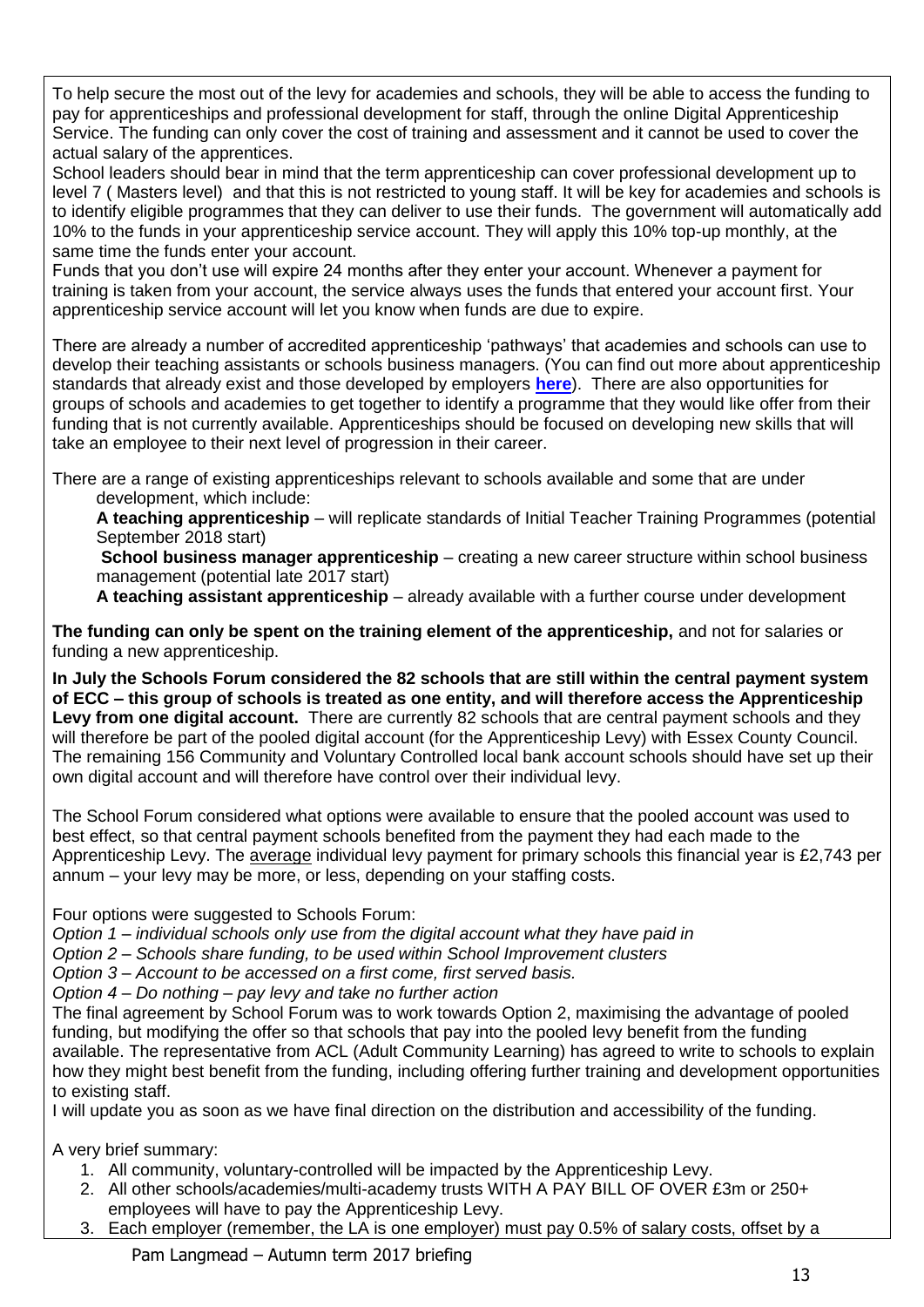£15,000 allowance.

- 4. The Apprenticeship Levy can only be used to pay for training and assessment, not salary costs.
- 5. Apprenticeships can be used to develop existing (and mature) staff, as well as new young apprentices.
- 6. Employers will need to let HMRC know monthly whether they need to make a payment and will need to make the first one in May 2017.
- 7. Central payment schools will access funding via a single digital account held by ECC. All other affected schools/academies/MATs will set up their own digital account.
- 8. You have 2 years to use the funding or you lose it.

### **Exclusion from maintained schools, academies and pupil referral units in England**

Statutory guidance for those with legal responsibilities in relation to exclusion – September 2017

The legislation governing the exclusion process remains unchanged. This statutory guidance has been updated in a small number of areas, in particular to provide greater confidence to head teachers on their use of exclusion and to provide greater clarity to independent review panels and governing boards on their consideration of exclusion decisions.

• In January 2015, the Department amended regulations to clarify that a governing board's duty to arrange education from the sixth day of a fixed-period exclusion is triggered by consecutive fixed-period exclusions totalling more than five days.

• Good discipline in schools is essential to ensure that all pupils can benefit from the opportunities provided by education. The Government supports head teachers in using exclusion as a sanction where it is warranted. However, permanent exclusion should only be used as a last resort, in response to a serious breach or persistent breaches of the school's behaviour policy; and where allowing the pupil to remain in school would seriously harm the education or welfare of the pupil or others in the school.

- The decision to exclude a pupil must be lawful, reasonable and fair.
- Schools should have a strategy for reintegrating a pupil who returns to school following a fixed-period exclusion and for managing their future behaviour.

• Where parents dispute the decision of a governing board not to reinstate a permanently excluded pupil, they can ask for this decision to be reviewed by an independent review panel. Where there is an allegation of discrimination (under the Equality Act 2010) in relation to a fixed-period or permanent exclusion, parents can also make a claim to the First-tier Tribunal (Special Educational Needs and Disability) for disability discrimination, or the County Court for other forms of discrimination.

• An independent review panel does not have the power to direct a governing board to reinstate an excluded pupil. However, where a panel decides that a governing board's decision is flawed when considered in the light of the principles applicable on an application for judicial review, it can direct a governing board to reconsider its decision. The panel will then be expected to order that the school must make an additional payment of £4,000 if it does not offer to reinstate the pupil. Whether or not a school recognises a pupil as having Specal Educational Needs (SEN), all parents have the right to request the presence of an SEN expert at a review meeting. The SEN expert's role is to advise the review panel, orally or in writing or both, impartially, of the relevance of SEN in the context and circumstances of the review. For example, they may advise whether the school acted reasonably in relation to its legal duties when excluding the pupil. • Excluded pupils should be enabled and encouraged to participate at all stages of the exclusion process,

taking into account their age and ability to understand.

## **Preventing and Tackling Bullying**

DfE advice for headteachers, staff and governing bodies – July 2017

This document has been produced to help schools take action to prevent and respond to bullying as part of their overall behaviour policy. It outlines, in one place, the Government's approach to bullying, legal obligations and the powers schools have to tackle bullying, and the principles which underpin the most effective anti-bullying strategies in schools. It also lists further resources through which school staff can access specialist information on the specific issues that they face.

### **Supporting Mental Health in Schools and Colleges – August 2017**

This report provides a summary of the key findings from the Department for Education (DfE) research into mental health provision in schools and colleges. The DfE commissioned this research project in order to understand what schools, colleges and other educational institutions in England currently do to promote positive mental health and wellbeing among all of their pupils, to identify and support pupils who might have particular mental health needs or require specialist support, and to explore their experiences of putting this provision into place. The DfE intend for this evidence to provide a basis for future policy and research.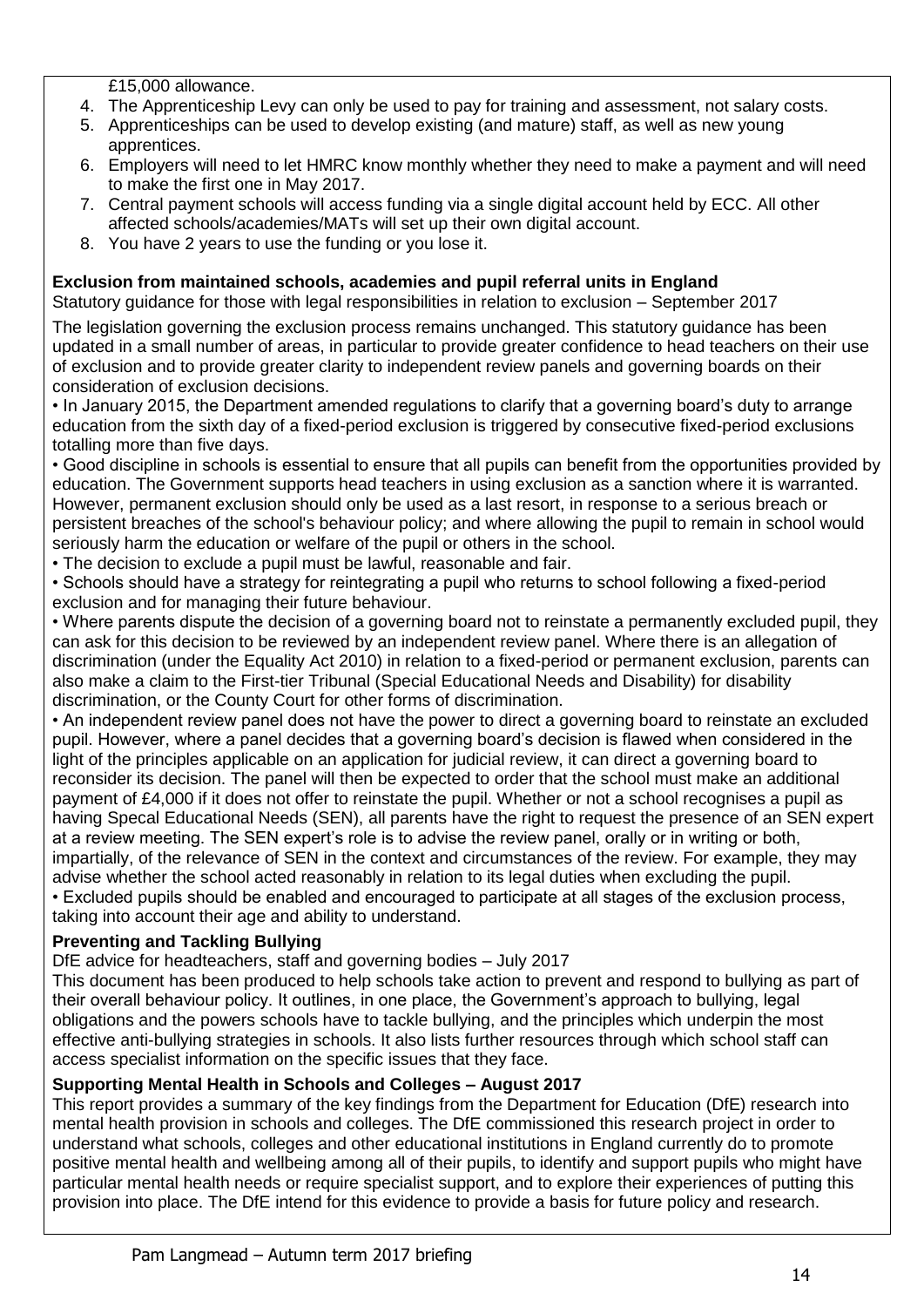#### **Relevant Documents and Guidance**

- School Teachers Pay and Conditions Document 2017 <https://essexprimaryheads.co.uk/files/school-teachers-pay-and-conditions-document-2017.pdf>
- . DfE quidance on the Apprenticeship Levy [https://www.gov.uk/government/publications/apprenticeship-levy-how-it-will-work/apprenticeship](https://www.gov.uk/government/publications/apprenticeship-levy-how-it-will-work/apprenticeship-levy-how-it-will-work)[levy-how-it-will-work](https://www.gov.uk/government/publications/apprenticeship-levy-how-it-will-work/apprenticeship-levy-how-it-will-work)
- **Exclusion from maintained schools, academies and pupil referral units in England –September 2017**
- **Preventing and Tackling Bullying – July 2017**
- **Supporting Mental Health in Schools and Colleges – August 2017**
- <https://www.gov.uk/government/collections/statutory-guidance-schools>

- Download latest DfE guidance as listed above.
- Determine teacher's pay in line with STPCD before 31 October.
- Consider how you might use your Apprenticeship Levy contribution.
- Make sure that you are using the most recent Exclusions guidance (unless you have an ongoing exclusion, prior to  $1<sup>st</sup>$  September – then you should be using 2012 guidance)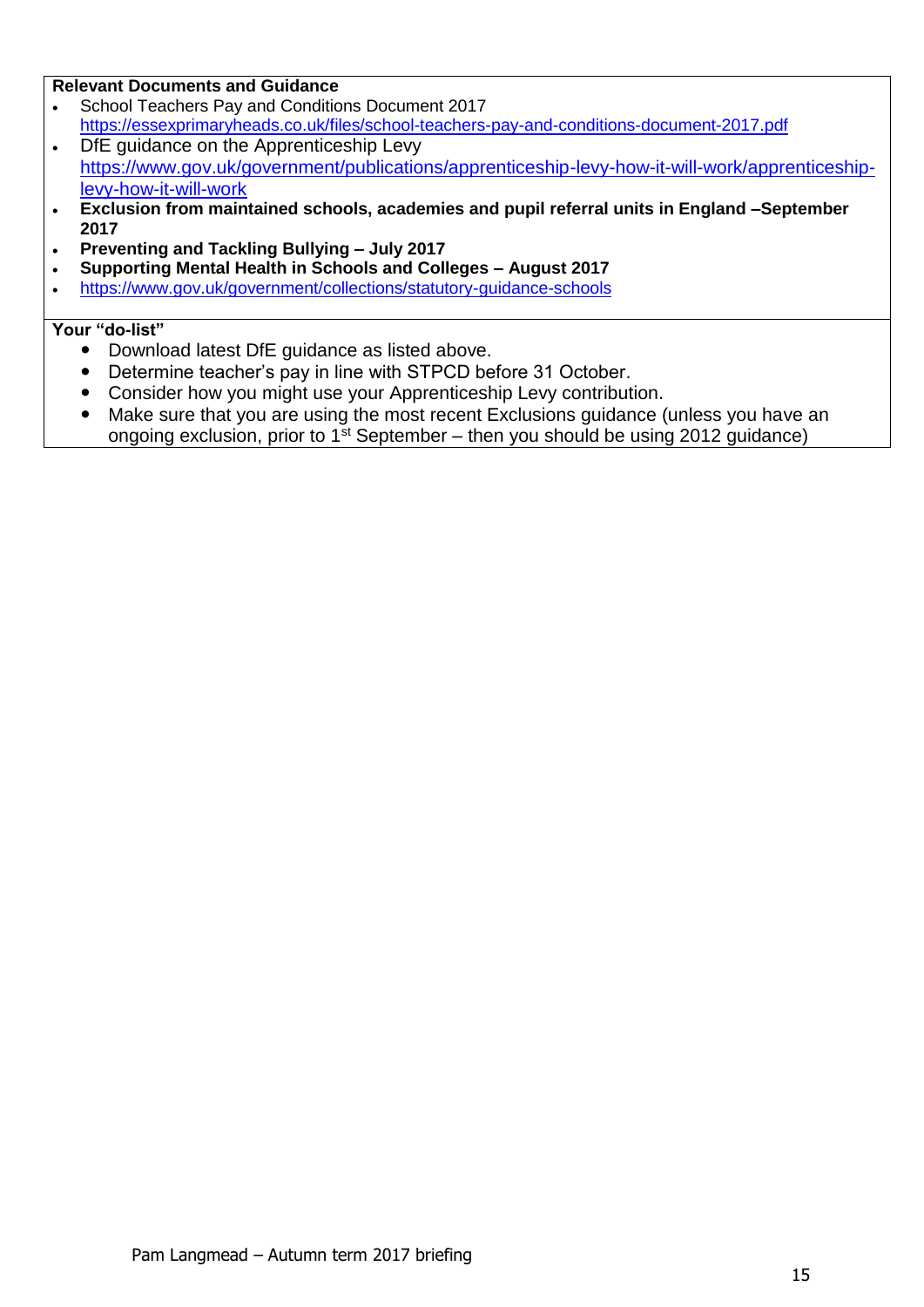## **Data Protection and GDPR**

#### **Key information**

Schools collect, process, store, use and dispose of different types of data: educational records, personal data and sensitive personal data. This guidance focuses on the latter two categories and aims to ensure that schools are following the principles of the **Data Protection Act 1998**.

Personal data, held by schools, is governed by the **Data Protection Act 1998**. To comply with the act, schools must observe the eight 'data protection principles', ensuring that information is:

- used fairly and lawfully:
- used for limited, specifically stated purposes;
- used in a way that is adequate, relevant and not excessive;
- accurate:
- kept for no longer than is absolutely necessary;
- handled according to people's data protection rights;
- kept safe and secure;
- not transferred outside the European Economic Area without adequate protection.

#### **Data Protection – a guide for Essex primary schools**

This guide, produced by EPHA, will help you to meet the requirements of the Data Protection Act 1998. The checklist covers (and explains) the following recommendations from the Information Commissioner's Office:

- Notification
- Personal data
- Fair processing
- Disposal
- Policies
- Subject Access requests
- Data sharing
- Websites
- CCTV
- **Photographs**
- Processing by others
- **Training**

#### • Freedom of information

### **Model documents – all available on the EPHA website**

- ECC Data Protection Policy model *– this must be personalised to your school*
- Primary school example of Data Protection Policy
- ICO Model Publication Scheme *adopt as it is*
- ICO Information Guide template *– this must be personalised to your school*
- Essex HR Staff Code of Conduct *– this must be personalised to your school*
- Privacy notice for staff workforce *– this must be personalised to your school*
- Privacy notice for parents/pupils *– this must be personalised to your school*
- Record Management and Retention Schedule  *this must be personalised to your school*

#### **7-minute staff meetings on aspects of data protection include:**

Data protection principles Information sharing Records management and data security <https://essexprimaryheads.co.uk/info-and-documents/data-protection/>

### **GDPR –General Data Protection Regulations**

The world has changed significantly since the Data Protection Act (DPA) was introduced in 1998. From a mere 800,000 computers in UK schools to several million now, schools communicating with parents, staff and pupils using text, emails, Twitter etc and a huge adoption of tablets and smartphones. All of these have combined to create a very different environment for data. Given this transformation to the data landscape, the rules required an overhaul.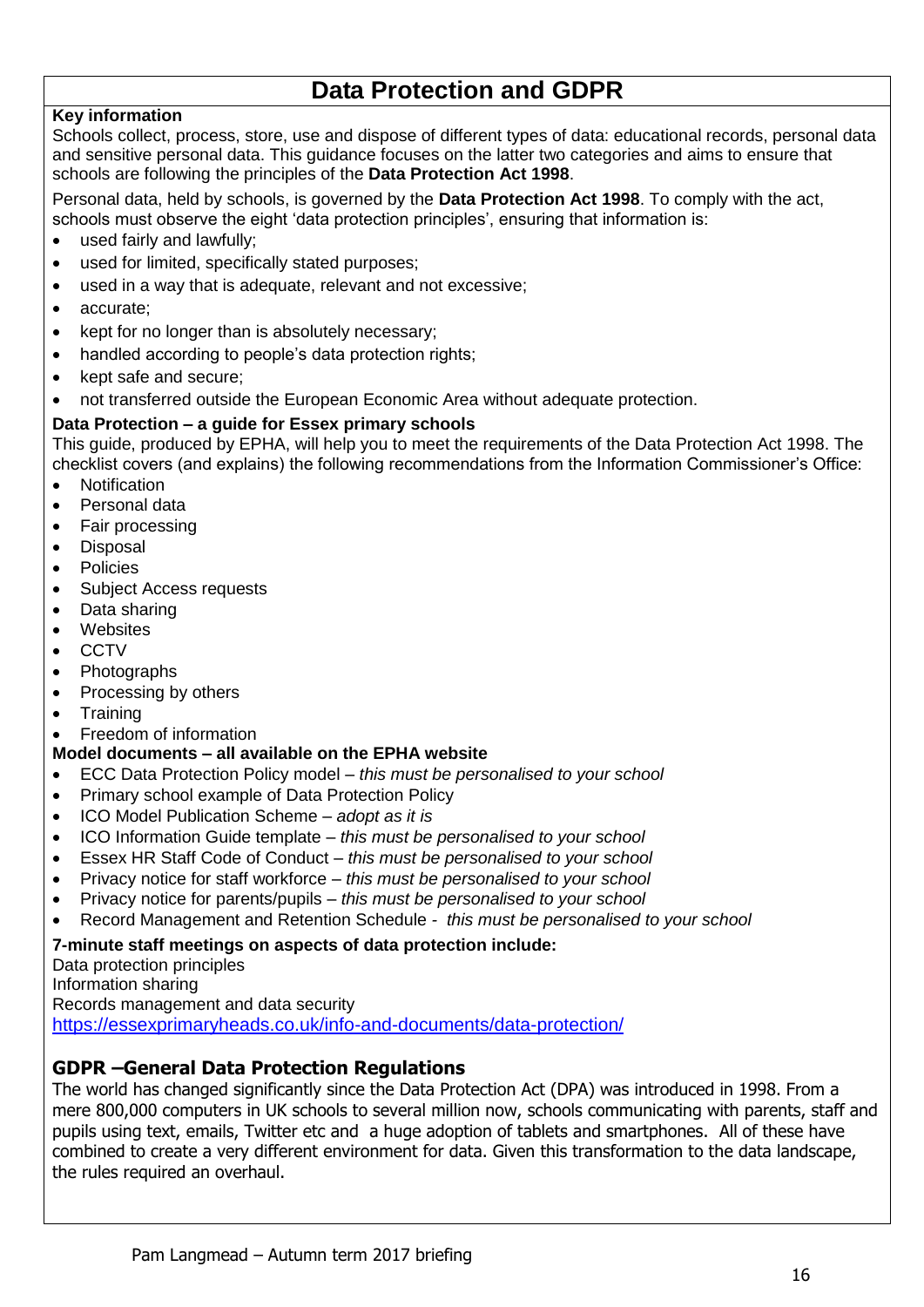### **So, what is the General Data Protection Regulation (GDPR)?**

GDPR does a few things:

It defines what is meant by 'personal data'

It confers rights on 'data subjects'

It places obligations on 'data controllers' and 'data processors'

It creates principles relating to the processing of personal data

It provides for penalties for failure to comply with the above.

Note that this relates to any personal data processed using computers, as well as personal data contained within any kind of filing system, including paper.

#### **I've heard there are massive fines?**

Firstly, it is worth clearing up some misconceptions about the fines being discussed. Yes, GDPR does provide potential for increased penalties, but these are for major breaches which affect large numbers of data subjects and which could cause huge issues for those affected. Maximum fines (up to €20m) will be issued no more frequently than is currently the case under the DPA.

#### **What Rights Do Data Subjects Have?**

Data subjects – the living individual the personal data being processed relates to – have the following rights under GDPR:

- The right to be informed –they must be told what data is used, why and for what purpose
- The right of access they are allowed to see what data of theirs is processed upon request
- The right of rectification if their data is wrong, it must be corrected
- The right to erasure they can demand that all their data is erased
- The right to data portability they can decide to move their data to another processor, which you must supply the data to
- The right to object they can object to your use of their data and you must stop using it unless you have an overriding legitimate reason to continue
- Rights in relation to automated decision-making or profiling they can demand that automated decisions about them are reviewed by a human.

#### **Who Are Data Controllers and Data Processors?**

The Data Controller is the person or organisation which determines the purposes and means of the processing of personal data. In UK education, this would be the school (Scotland is an exception, with theirs being the local authority).

The Data Processor is the person or organisation which processes the personal data on behalf of the controller. Examples in education would be the MIS provider, cashless catering supplier etc.

### **What obligations do Controllers and Processors Have?**

To comply with GDPR, Data Controllers must determine:

- The legal basis for collecting data
- Which items of personal data to collect
- The purpose(s) the data is to be used for
- Which individuals to collect data about
- Whether to disclose the data and, if so, to whom
- Whether subject access and other individual's rights apply
- How long to retain the data.

### **Data Processors must set out, in a legal contract, their obligations which ensure that they:**

- Process the personal data only on documented instructions from the controller
- Ensure their staff involved in processing the data observe confidentiality
- Take appropriate security measures to protect the data
- Help the Data Controller by using appropriate technical and organisational measures
- Help the controller to ensure compliance
- Return or delete all the data at the end of the contract
- Provide the controller with all information necessary to demonstrate compliance.
- Schools can no longer merely sign a supplier's order form they need a legally binding contract that stipulates all the above or they are not legally allowed to use the processor.

### **The Six 'Principles' Of GDPR**

A Data Controller must comply with 'the six principles' of GDPR and evidence how they do so. The principles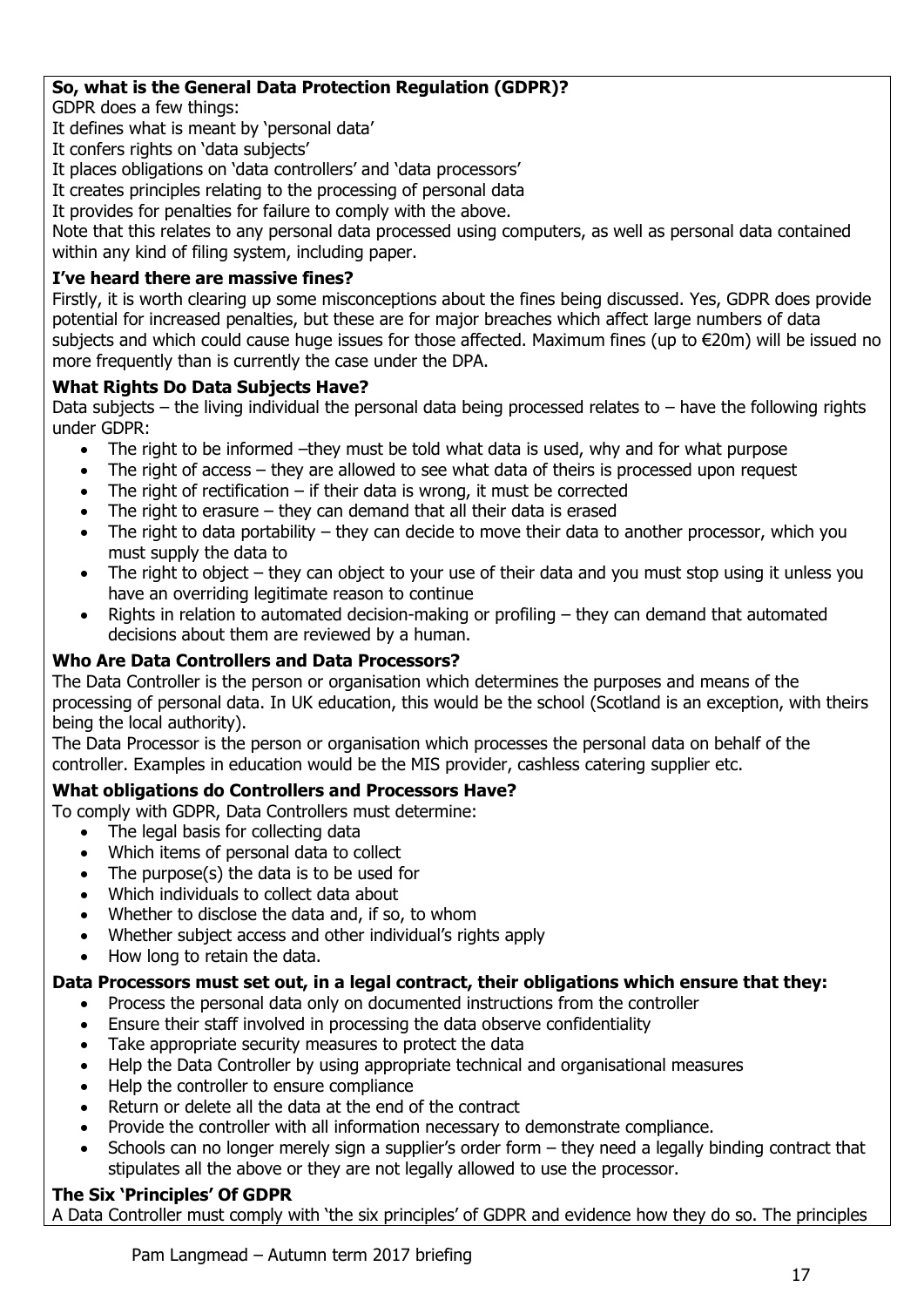#### are that data must be:

- Processed fairly, lawfully and in a transparent manner
- Used for specified, explicit and legitimate purposes
- Used in a way that is adequate, relevant and limited
- Accurate and kept up-to-date
- Kept no longer than is necessary

Processed in a manner that ensures appropriate security of the data.

#### **So, how will GDPR affect schools?**

There are a few key changes that schools need to be aware of and ensure they comply with:

- The need to identify and record the legal basis for processing data before it is processed.
- Consent conditions have been strengthened
- Data breaches must be notified to the ICO within 72 hours
- Individuals have an increased right of access to their data and its use
- The 'right to be forgotten', also known as 'data erasure'
- Accountability for data controllers
- 'Privacy by design' will become a legal requirement under GDPR
- Data Protection Officers need to be appointed.

GDPR represents an 'evolution' rather than a 'revolution' – it's an opportunity to review your current practices and update them so that any personal data you hold is looked after adequately. There is plenty to be done, but if your school is fully meeting data protection regulations, staff have undertaken GDPR training, you keep good records with suppliers, conduct data protection impact

assessments and take thorough risk minimisation measures, you'll be well on your way to compliance.

#### **Relevant Documents and Guidance**

- EPHA website dedicated page [https://essexprimaryheads.co.uk/info-and-documents/data](https://essexprimaryheads.co.uk/info-and-documents/data-protection/)[protection/](https://essexprimaryheads.co.uk/info-and-documents/data-protection/)
- Information Commissioner's Office https://ico.org.uk/
- NAHT quide –data and its use in schools
- ICO Data Protection guide for schools
- ICO guide to taking photos in schools
- Information Management Toolkit for Schools 2016
- Information sharing advice for safeguarding practitioners March 2015
- Essex Schools Infolink [https://schools-secure.essex.gov.uk/data/information](https://schools-secure.essex.gov.uk/data/information-governance/Pages/DataProtectionAct1998.aspx)[governance/Pages/DataProtectionAct1998.aspx](https://schools-secure.essex.gov.uk/data/information-governance/Pages/DataProtectionAct1998.aspx)

- Ensure that you are meeting the requirements of the Data Protection Act by completing the EPHA checklist.
- Adopt and publish key documents in accordance with Data Protection requirements.
- Make sure your staff are aware of data protection, using the 7-minute staff meeting presentations and handouts.
- Wait for further guidance from DfE (?!) and EPHA on GDPR requirements.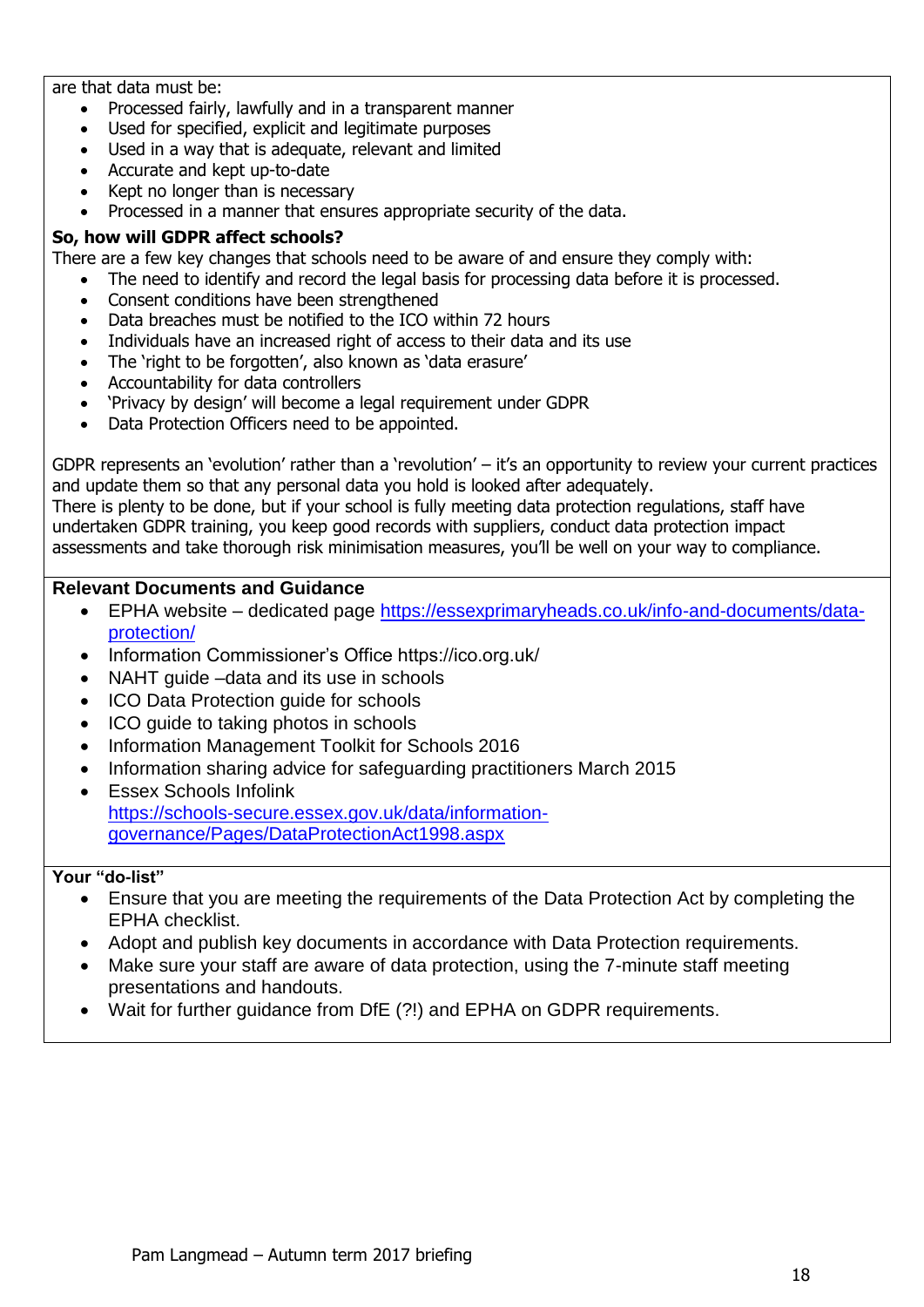## **Updating policies, HR information and union news**

### **Key information**

**DfE Statutory policy list is still September 2014** – looks like they aren't planning to update it any time soon! **This term you need to review and adopt:**

- Child Protection Policy a new CP policy has been produced, updating information about Effective Support for Children and Families in Essex
- Pay Policy
- Performance Management Policy
- Attendance Policy

There is a new ECC Children in Care Policy available on the EPHA website

#### **Current ECC HR policy list for schools, academies and free schools**

| <b>Policy or procedure</b>                  | <b>Mandatory or</b><br>recommended               | <b>Current edition</b> |
|---------------------------------------------|--------------------------------------------------|------------------------|
| Agency workers regulations                  |                                                  | <b>June 2013</b>       |
| Audit of HR function                        |                                                  | November 2015          |
| Capability procedure for all staff          | Mandatory                                        | April 2017             |
| Code of conduct                             | Recommended<br>(but required by<br><b>KCSiE)</b> | November 2015          |
| Cover and PPA                               | Recommended                                      | April 2016             |
| Discipline and Dismissal                    | Mandatory                                        | December 2015          |
| <b>Equality and Diversity in Employment</b> | Recommended                                      | February 2017          |
| <b>Flexible Working</b>                     | Recommended                                      | <b>June 2014</b>       |
| Grievance                                   | Mandatory                                        | September 2016         |
| Leave of Absence (and guidance)             | Recommended                                      | <b>June 2016</b>       |
| Pay Policy                                  | Mandatory                                        | September 2017         |
| Performance Management (all staff)          | Recommended                                      | September 2016         |
| Pre-employment checks                       |                                                  | May 2017               |
| Probation procedure                         | Recommended                                      | September 2016         |
| Recruitment                                 | Mandatory                                        | February 2017          |
| Redundancy and restructuring                | Recommended                                      | September 2016         |
| Sickness Absence management                 | Recommended                                      | February 2015          |
| Sabbatical                                  | Recommended                                      | May 2016               |

#### **Pension Automatic Enrolment**

When Essex County Council implemented Pension Automatic Enrolment in January 2013, it postponed enrolment for eligible staff at that time. In accordance with the Regulations, these staff will have to be Automatically Enrolled with effect from 1 October 2017. This is likely to affect a relatively small number of staff. Essex CC is currently working through the data and will will write to affected staff, care of the school, to explain that they will be enrolled in October. Staff will be able to opt out of the scheme again.

#### **Egress email**

Essex County Council is introducing a new system for emailing Official-Sensitive information (*Egress)* in order to comply with data protection regulations and to ensure that when such information needs to be shared, it is done securely via encrypted email. When you first receive a secure email from ECC via *Egress*, you will need to register for a free *Egress* account by clicking on the 'New User' link in the email you receive. Of course, if you are already an existing *Egress* user, you simply log in with your *Egress* ID and password. By using your free *Egress* account, you will be able to reply to and initiate secure correspondence with us and other paying *Egress* subscribers free of charge. For more information about *Egress* secure email, please visit: [www.egress.com/support-articles-getting-started.](http://www.egress.com/support-articles-getting-started)

#### **The National Education Union**

Combining the expertise and experience of both ATL and the NUT, the **National Education Union** is the UK's largest education union. With more than 450,000 members, the National Education Union (NEU) represents the majority of teachers and educational professionals in the UK.

The National Education Union will offer membership and a democratic voice to all education professionals: teachers, leaders and managers in maintained schools, academies, free schools and independent schools;

Pam Langmead – Autumn term 2017 briefing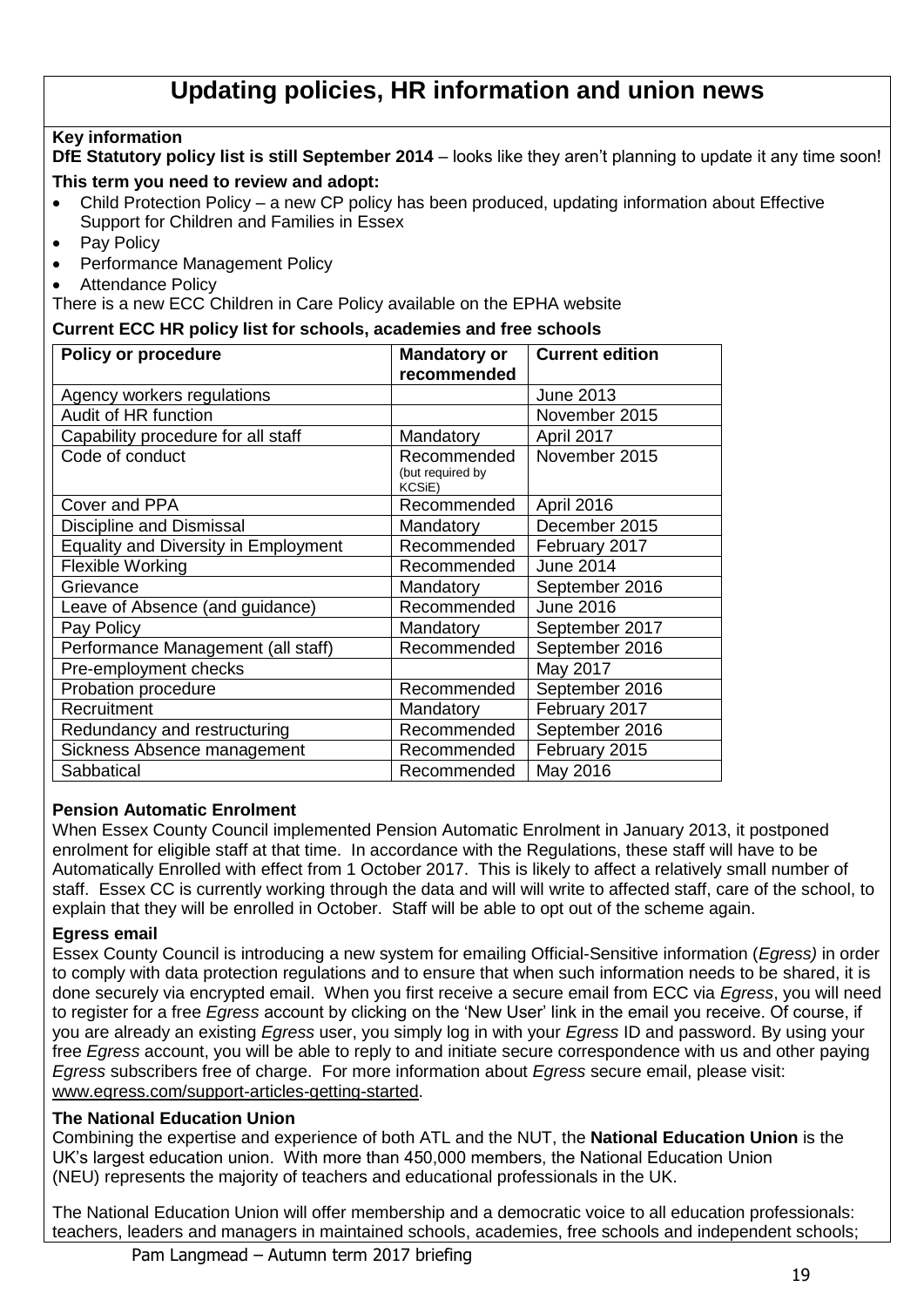lecturers, managers and leaders in FE and HE and support staff across every sector in England, Wales, Scotland and Northern Ireland.

Members formerly in ATL or NUT will continue to be supported by their union's current staff and lay officials until the end of a transition period on 1 January 2019. Current general secretaries of both the ATL and NUT – Dr Mary Bousted and Kevin Courtney - will continue in place as joint general secretaries of the National Education Union until 2023.

NEU offers the following support and guidance to headteachers who are members: [National Education Union advice line](https://neu.org.uk/national-education-union-advice-line) or call 0345 8118111 for advice. It also offers a useful A-Z Self help guidance on a range of issues <https://www.teachers.org.uk/help-and-advice/self-help>

#### **Relevant Documents and Guidance**

- HR list of policies for schools, academies and free schools available on the secure log in of EES [http://www.eesforschools.org](http://www.eesforschools.org/)
- DfE website requirements [https://www.gov.uk/guidance/what-maintained-schools-must-publish](https://www.gov.uk/guidance/what-maintained-schools-must-publish-online)[online](https://www.gov.uk/guidance/what-maintained-schools-must-publish-online)
- EPHA website requirements checklists [https://essexprimaryheads.co.uk/info-and](https://essexprimaryheads.co.uk/info-and-documents/model-policies/)[documents/model-policies/](https://essexprimaryheads.co.uk/info-and-documents/model-policies/)
- [National Education Union advice line](https://neu.org.uk/national-education-union-advice-line) or call 0345 8118111 for advice.
- DfE Statutory policy list September 2014

- Adopt the new Child Protection Policy (September 2017) personalised with your own school's procedures
- Adopt Pay and Performance Management Policies for the year ahead
- Update your school's Attendance Policy or use the EPHA/ASHE model policy
- Update your policies with the most up to date versions of the HR policies (if you buy in to Essex HR)
- Update your website in line with most recent guidance, using the checklists provided by EPHA (November 2017).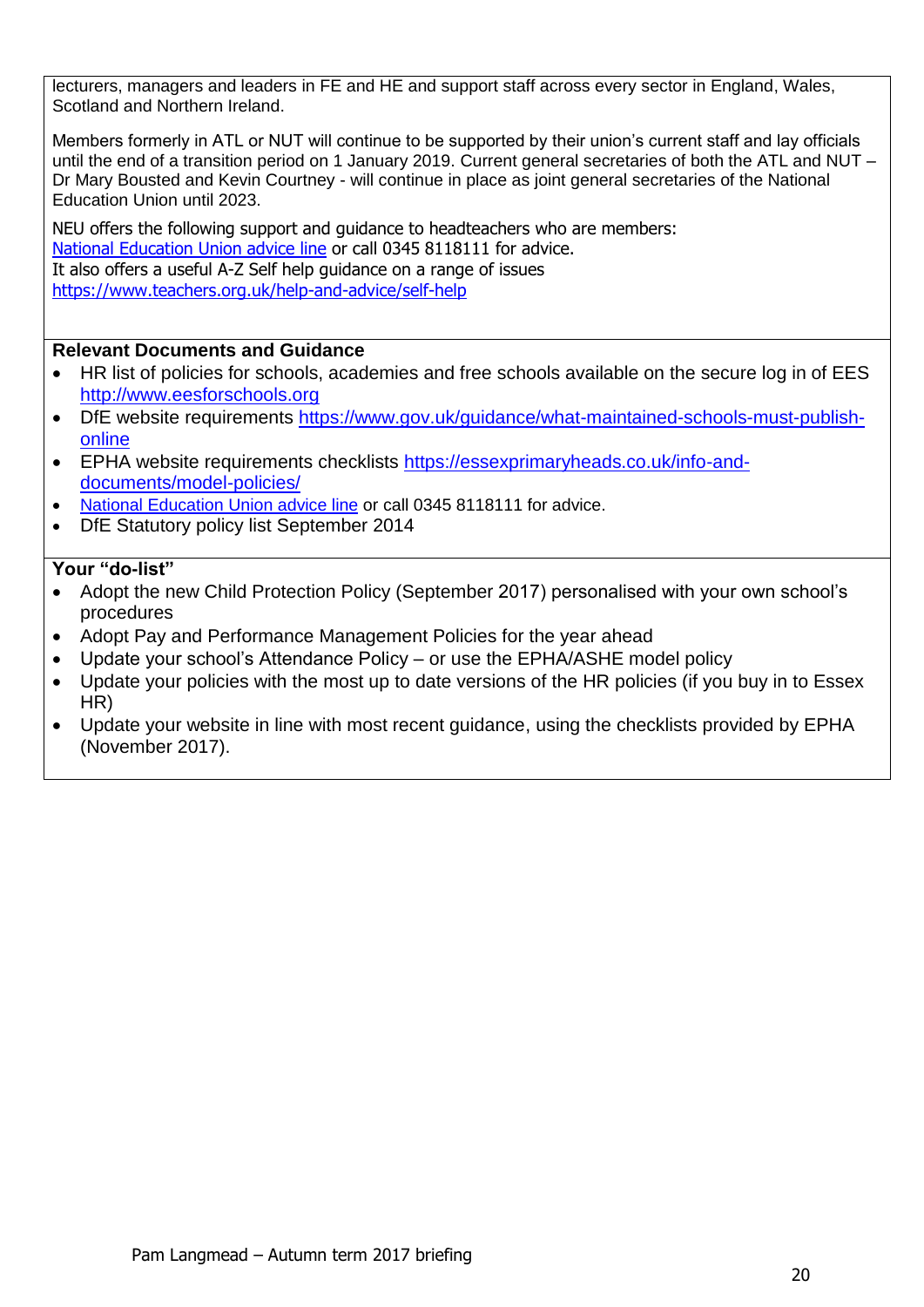## **Academies Update**

### **Key information**

#### **Regional Schools Commissioner**

Sue Baldwin, a director at the Department for Education, has been appointed as the new regional schools commissioner for the East of England and North-East London.

Baldwin will move over from her current director of school efficiency role at the DfE on August 1. Baldwin is currently responsible for the implementation of school funding reforms, dealing with funding agreement compliance issues and advise on funding policy.

She takes over from Tim Coulson who [announced in April](http://schoolsweek.co.uk/rsc-tim-coulson-resigns-to-head-academy-trust/) he was resigning to become chief executive of the Samuel Ward Academy Trust, the fourth RSC to resign.

Baldwin, who lives in the RSC region she will be covering, said she wants to make sure "every child and young person has the best school place possible and that they are excited by the opportunity that a brilliant education can offer".

Today's announcement means national schools commissioner Sir David Carter now just needs to appoint someone for the vacant south west role before he has a full team of commissioners again.

Carter said he was "thrilled" by Baldwin's appointment. "Sue will bring a wealth of experience and talent from her recent roles as the Department's director for academies and maintained schools and school efficiency . "Sue has an excellent understanding of the schools system and its future development, and a passion for education which will make her a really strong appointment."

#### **Academies Financial Handbook 2017**

This handbook is a key document that sets out the financial framework for academy trusts reflecting their status as companies, charities and public bodies. It balances requirements for effective financial governance and management of funds, with the freedoms that trusts need over their day-to-day business. Compliance with the handbook is a requirement in trusts' funding agreements with the Secretary of State.

Pages 5 and 6 of the new handbook set out details of the changes from the earlier version. There are a number of changes relating to governance arrangements, including defining the roles of members and trustees, the obligations of holding office in a public body, the importance of developing trustee and governor competencies and how trusts might improve efficiency. The financial control section reflects the reports the ESFA now requires, and has important considerations on levels of executive pay and approval of novel and contentious transactions.

It is recommended that all trusts review their own financial policies and procedures to ensure they reflect the latest AFH.

#### **Timetable of academy reports**

Peter Lauener, Chief Executive of the ESFA, has written to all academy accounting officers and chief finance officers setting out a timetable for reports over the next 13 months.

<https://www.schoolbusinessservices.co.uk/fin-land-and-buildings-collection-tool/>

School Business Services has produced a useful Academic Year planner for Academies.

#### **Charging for academy conversion**

To date the Local Authority has not charged schools for the legal costs that they have incurred when managing structural changes around conversion to academy status (in particular around premises legalities). This cost, which amounted to an average of £5,000 per school (depending on the complexity of the case) was paid from the Education Support Grant. With the loss of the ESG, the decision has now been taken to pass on this cost to a converting school. This will not apply to schools that are already in the process (if concluded by the end of November), and will take effect from 1<sup>st</sup> December 2017

#### **Relevant Documents and Guidance**

- Academies Financial Handbook 2017
- ESFA<https://www.gov.uk/government/organisations/education-and-skills-funding-agency>
- MAT2MAT Headteachers and CEOs can access these resources at *<https://www.hivelearning.com/mat2mat/> The passkey is M@T2M&T2017*

#### Academies compliance documents <https://www.gov.uk/government/collections/academies-funding-payments-and-compliance>

- Download the Academies Financial Handbook 2017
- If you are an academy, review your financial policies and procedures to ensure they reflect the latest AFH.
- Access the list of reports and the School Business Services academic year planner
- Note that there will a cost payable to the LA when converting to academy status.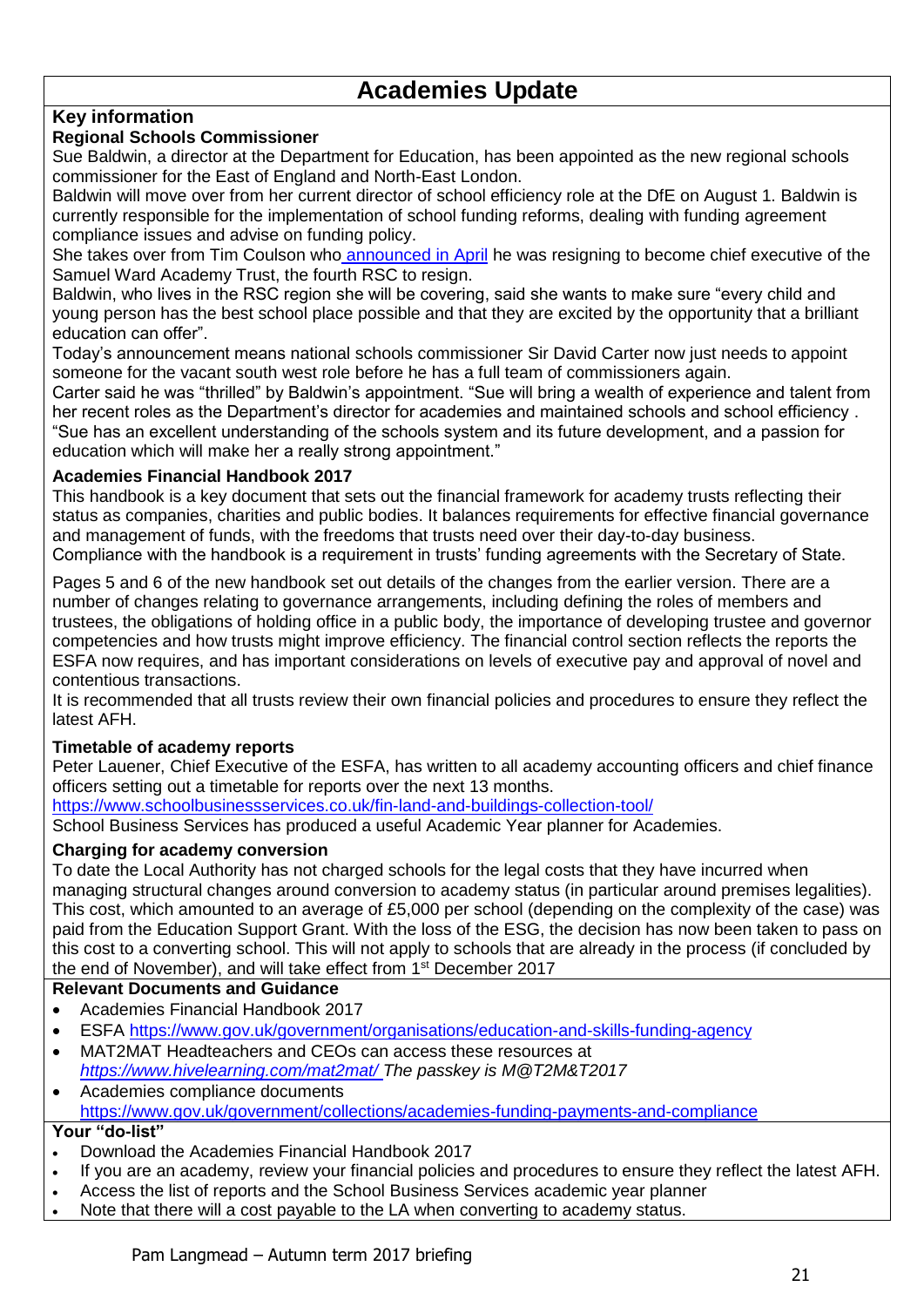#### **Key information**

#### **New rules to allow the removal of governors**

The Department for Education has introduced rules allowing schools to forcibly remove governors for the first time. Previously, only appointed parent governors could be removed. But as of September, all governors can be forcibly removed if there is a majority vote by the rest of the board.

Each individual school will have the power to remove its governors by a simple majority vote from the rest of the governing board.

An explanatory note issued by the Department for Education, said:

"The changes we are making in these Regulations mean that for all categories of governor there is now a body with the power to remove them from office. We think this is an important last resort to ensure governing bodies can function effectively, focusing on their core strategic functions and reducing time wasted in prolonged disputes."

The five year disqualification term for removal reflects the expectation that the power to remove an elected governor will only be used in exceptional and serious circumstances (and such seriousness will depend on the facts of the case). Examples which could give rise to removal are where:

(a) there have been repeated grounds for suspension14;

(b) there has been serious misconduct. Governing bodies should decide what constitutes serious misconduct based on the facts of the case. However, it is expected that any actions that compromise the Nolan principles, if sufficiently serious, would be considered in scope of this reason for removal.

(c) a governor displays repeated and serious incompetence; for example where an elected governor is unwilling or unable, despite all appropriate support, to develop the skills to contribute to effective governance; or where attendance is so irregular that the governor is unable to make any meaningful contribution to the work of the board.

(d) the governor has engaged in conduct aimed at undermining fundamental British values of democracy, the rule of law, individual liberty, mutual respect, and tolerance of those with different faiths and beliefs; and/or; (e) the actions of the governor are significantly detrimental to the effective operation of the governing body, distracting it from its core strategic functions; and/or the actions of a governor interferes with the operational efficiency of the school thereby wasting a significant amount of headteacher and /or senior leadership time.

#### **The constitution of governing bodies of maintained schools**

Statutory guidance for governing bodies of maintained schools and local authorities in England –August 2017

This guidance is about the constitution of governing bodies and their size, membership and skills. It also explains the arrangements for the constitution of governing bodies of maintained schools constituted under the School Governance (Constitution) (England) Regulations 2012. All governing bodies of maintained schools are required to be constituted under the School Governance (Constitution) (England) Regulations 2012 or the School Governance (Federations) (England) Regulations 2012.

*Key changes in this update*

- Additional material on the Governance Database paragraph 35, page 12.
- New guidance on the power to remove elected and staff governors Section C.5 pages 23/24.

The current Edubase system has been replaced by a new system called **"Get information about schools".**  <https://www.get-information-schools.service.gov.uk/>

This is a register of schools and colleges in England. You can search for and download information on establishments, establishment groups or governors. Schools, local authorities and academy trusts can also update details by signing in to their Secure Access account.

#### **Relevant Documents and Guidance**

- The constitution of governing bodies of maintained schools –August 2017
- "Get information about schools"<https://www.get-information-schools.service.gov.uk/>
- National Governors Association<http://www.nga.org.uk/Home.aspx>
- EES Autumn term Governor and Clerk training programme https://www.eescpdportal.org/essex-gov/cpd/content\_detail.asp?contentid=676

- Let your governors know about the new rules around removal of governors
- Circulate the new guidance on the constitution of governing bodies of maintained schools.
- Access the new information system for schools –and check and update yours if necessary.
- Encourage your governors and clerk to attend training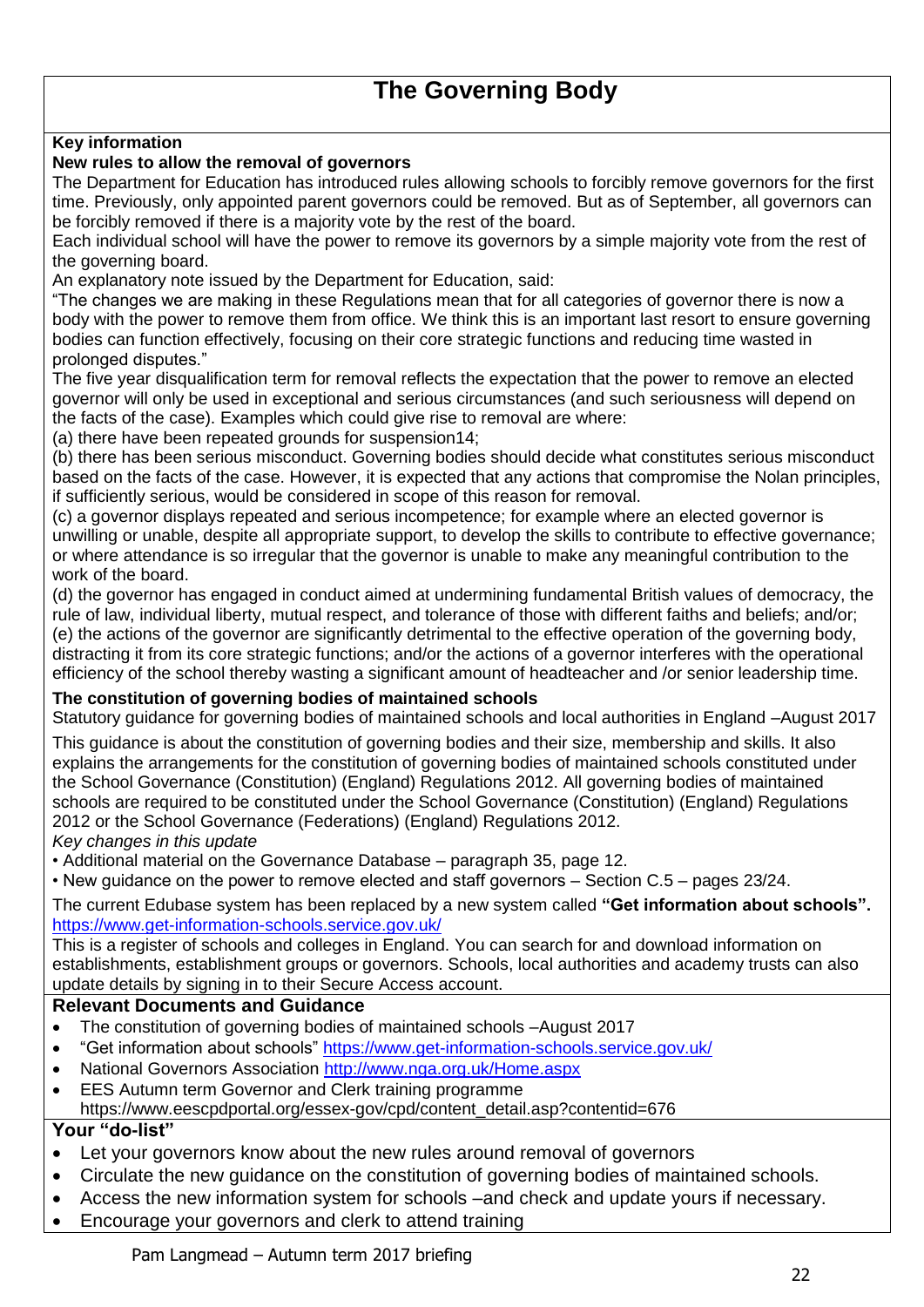## **The Local Authority**

**Key information The new School Effectiveness Team**  The school improvement team has been restructured to reduce cost as a result of the removal of the ESG but more importantly to provide much greater support to the established school partnerships as well as MAT's and TSAs. This will mean a different way of working for the team and for schools. Details of the new team can be found on the Essex schools Infolink along with the new core offer. <http://schools.essex.gov.uk/info/director/Pages/default.aspx> The team for **South** will be: Lead School Effectiveness Partner – Lisa Fergus School Effectiveness Partner Primary – Maz Norman School Effectiveness Partner Primary – Vacant – Pav Saunders will cover for the term School Effectiveness Partner – Secondary - Robin Harbord North East: Lead School Effectiveness Partner - Lyn Wright School Effectiveness Partner Primary - Kerrie McGrory School Effectiveness Partner Primary – Cathie Bonich School Effectiveness Partner – Secondary - Robin Harbord **West** Lead School Effectiveness Partner – Nicola Woolf School Effectiveness Partner Primary- Jacky Castle School Effectiveness Partner Primary– vacant - Iain Birtwell will provide cover for the autumn term School Effectiveness Partner Secondary – Nicola Pruden Mid Lead School Effectiveness Partner – Alison Fiala School Effectiveness Partner Primary – Steve Mellors School Effectiveness Partner Primary – Carole Farrer School Effectiveness Partner Secondary – Nicola Pruden Mid and South support – Chris Webster The Inclusion team will be: Lead School Effectiveness Partner – Ruth Sturdy School Effectiveness Partner - Kim McWilliam School Effectiveness Partner– Karen Woolhouse The Core Offer for 2017-18 includes Support and collaborative working with SLIS partnerships to include o Ensuring there are leadership and government development plans in place across all levels o Ensuring there are definitive and clear governance arrangements in place o A focus on outcomes across the partnership for disadvantaged and SEND pupils o Analysis of partnership school data o Development for any other key bespoke priorities agreed with the partnership schools  $\circ$  To support the use of the partnership evaluation and development tool to facilitate the developing maturity of the partnerships  $\circ$  Support with mapping school improvement capacity across partnerships o Support for schools due inspection in the next academic year o Support for new headteachers Support and collaborative working with MATs to include

o Support to review outcomes of vulnerable pupils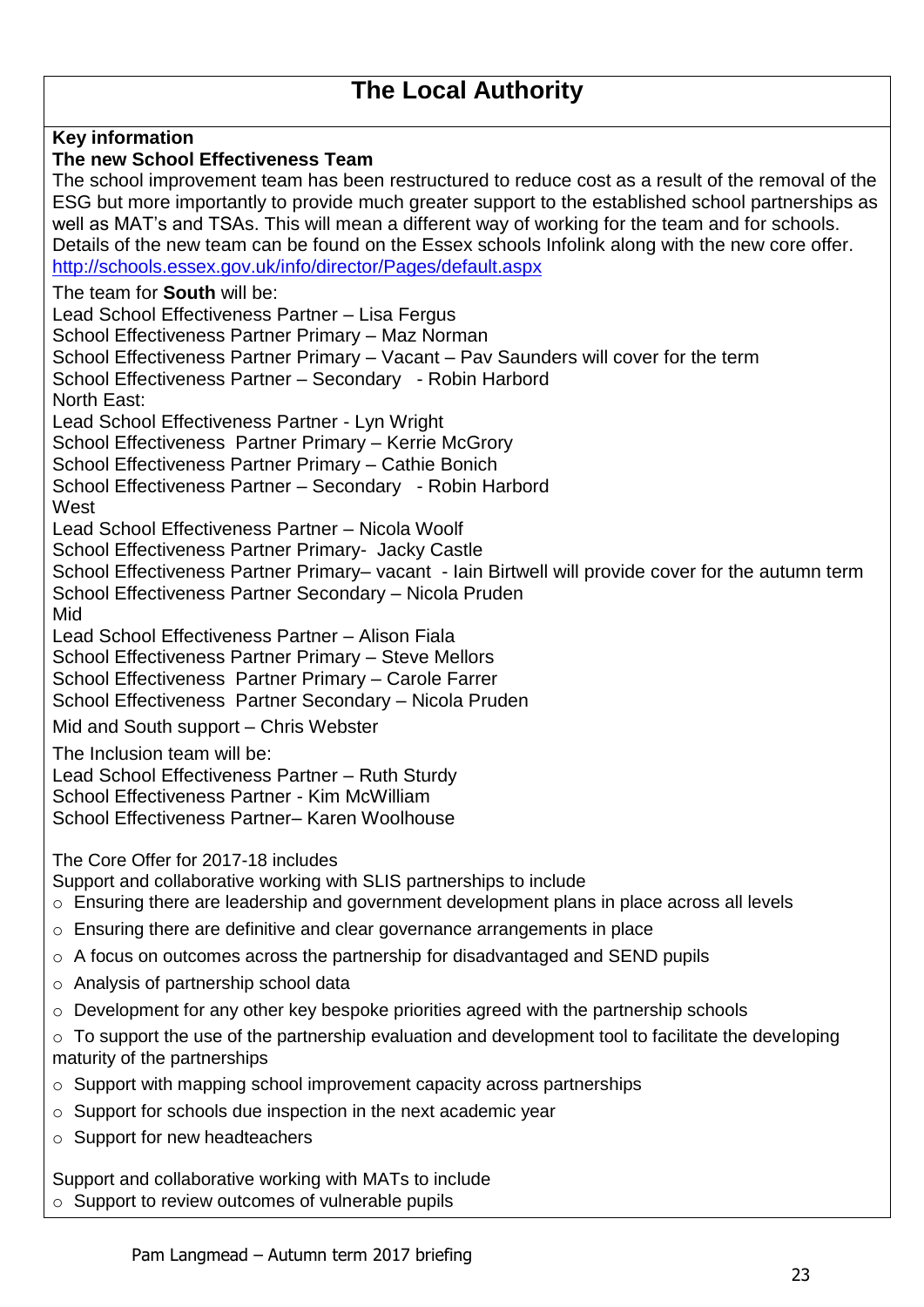- o Support for a key bespoke priority agreed with the MAT
- o Sustaining and further development of relationships with MAT CEOs

## All Schools to include

- o Support for schools during inspection
- o Support for schools as part of a critical incident

 $\circ$  Support for schools at risk of not securing a good judgment or at risk of not sustaining a good judgement at their next Ofsted inspection

## **Essex headline provisional data**

- Early Years Good Level of Development 74%
- Key Stage 2 At least expected standard in Reading, Writing & Maths 63%
- Exercise Mey Stage 4 Standard Pass  $(9-4)$  66%
- Key Stage 5 Entries with A\*-C Passes 69%
- Ofsted Primary\* Schools Judged good or outstanding 92%
- Ofsted Secondary\* Schools judged good or outstanding 93%
- Ofsted All\* Schools judged good or outstanding 92%

**Essex priorities for education for the forthcoming year – Clare Kershaw editorial 05/09/17** First and foremost the continued focus on the **transformation of SEND services** across Essex continues to be the major priority for 2017/18. Last year we opened four ASD hubs in each quadrant and the immediate priority is now to support the opening of the new four SEMH hubs. Both will provide much needed capacity in the system and outreach specialist support for schools.

However, in terms of SEND I want to go much further, both in terms of support and also challenge. I would very much like everyone to sign up to 2017/18 as being the Year of SEND in Essex and for all education leaders to champion inclusion in every single school. This will require an increase in partnership working building on our already existing good practice, and an increase in mutual support and challenge. We are looking to introduce a Headteacher's Roundtable to assist this work, which will include the development of a SEND charter, a programme of support and in the long term the development of a School-led SEND system in Essex. More detail will follow during the autumn term.

The second priority is the continued drive to establish a **School-led Improvement System** across the county. The new quadrant leads will be writing to the Leads of Partnerships and MATs separately to introduce themselves and the team. Linked to this priority is the successful establishment of the LA Initiated MAT – EMAT. We will be taking this proposal to both the ECC Cabinet and RSC Headteacher Board in the next month.

The LA bid to the Strategic School Improvement Fund was successful. This bid will focus on improving outcomes for boys in English across KS1, KS2 and KS4 and will be delivered by a partnership between some of the TSA's and the LA. The bid brings a welcome £500K into the county.

Third is a continued but increased **focus on outcomes for vulnerable children**, particularly those who are disadvantaged. We have made some significant developments in this area. However, there is still significant progress that we collectively need to make and the new School Effectiveness Partners will be working with individual schools and the school-led improvement partnerships on this agenda. Linked to this and the SEND priority is of course the review of alternative provision across Essex with a view to introducing a new model from April 18.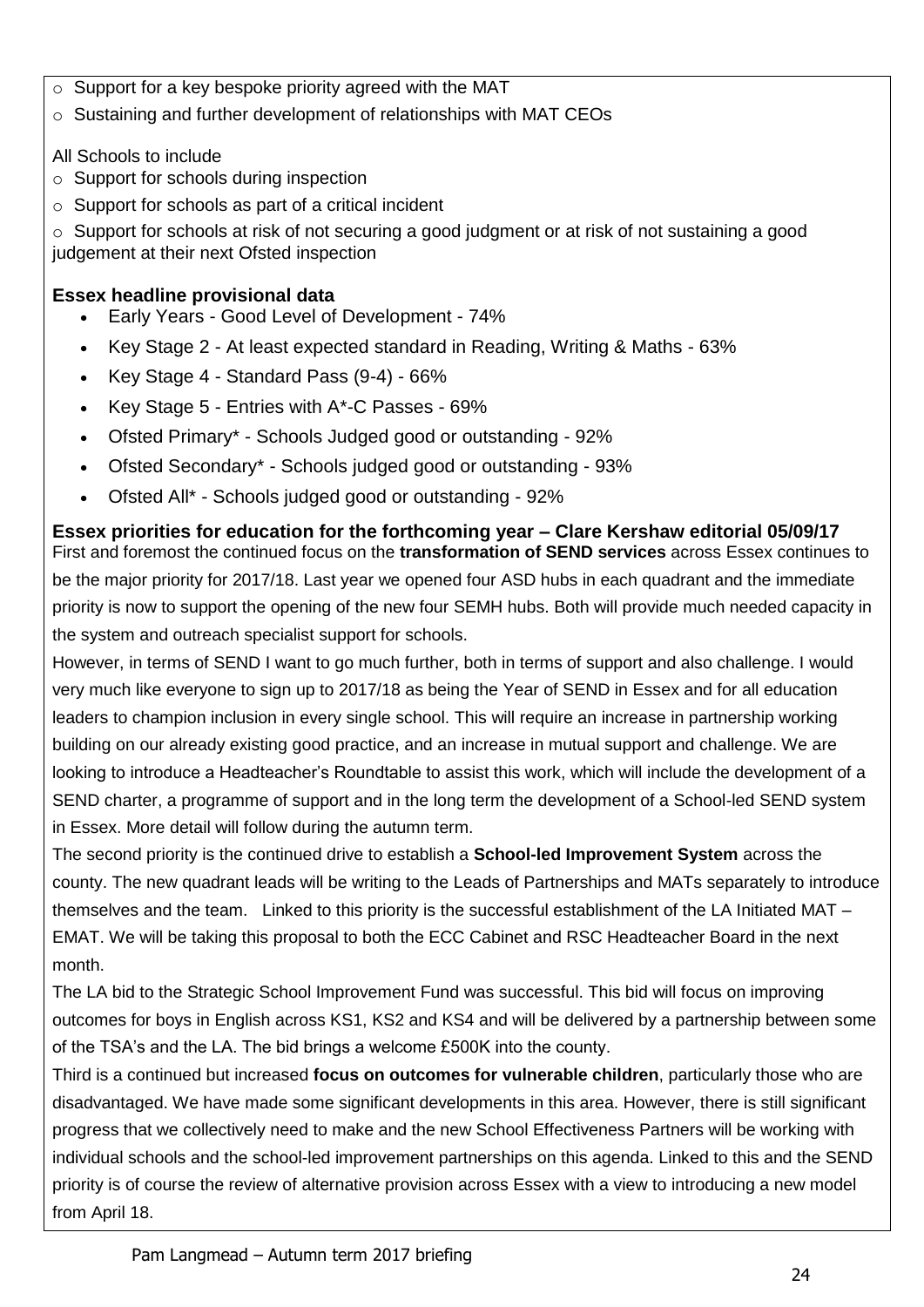Finally as a key priority, we need to continue to provide a focus on ensuring there are **sufficient school places** in Essex to meet the growth in the pupil population. This September there are an additional 2,500 school places in Essex costing £74m.

Supporting all schools to be judged at least good, and teacher recruitment and retention continue to be ongoing priorities for us all.

Finally, this year I will be leading a wider restructure of the whole education directorate. The initial plans for

the restructure are to provide more early help and intervention support and resource for schools as well as to

more effectively configure the services around schools, children and families.

## **August Payroll**

### **Message sent on behalf of Clare Kershaw, Director, Education 06/09**

Further to the weekly newsletter yesterday, the apology I issued on behalf of Essex County Council only referred to teachers, when of course the payroll issue affected both teaching staff and non- teaching staff. would therefore like to correct the apology below and I would be grateful if you could circulate this to all staff affected by this issue in your schools.

On behalf of Essex County Council I would like to apologise to all of the staff in schools, both teachers and non-teaching staff affected by the August payroll issue. A full investigation is underway into the cause of the issue but I would like to reassure you that next month's payment will be unaffected. In recognition of the disruption this has caused to schools we will be refunding August payroll charges as a credit against the current invoice.

If anyone affected has incurred any extra bank charges over the weekend, compensation is available on the production of evidence (e.g. copy of bank statement), please email [Schools.ServiceCentre@essex.gov.uk](mailto:Schools.ServiceCentre@essex.gov.uk) or contact 03330 135 859. The banks are also fully aware of the issue.

#### **Schools Broadband Service**

A sub-committee of the Schools Forum met on 6 September to discuss the future funding and cost of the Schools Broadband Service. Whilst it is recognised that there have been performance issues around the service, the principle of enabling broadband provision for every school in Essex still remains a key one for EPHA. This is a particular issue for small, rural schools who might not be able to find an alternative provider at an affordable price. At the meeting at the end of September, the Schools Forum will decide whether the service will continue to be funded through de-delegation, therefore making it accessible for every maintained school. The alternative is to charge each school the actual cost of providing the service – this could result in savings for some, but would make the service much more costly for others.

### **2017 Primary Summary Report**

The 2017 Primary Summary Report provided by Essex for each primary school is being sent to schools through Perspective Lite. The format of this data report has changed this year and colleagues will find this in 'documents'. The Intelligence & Insight analysts are in the process of further developing a range of reports for each partnership to support data sharing. The School Effectiveness Partner, linked to each partnership, will be able to provide some partnership data to support the analysis of data at a future partnership meeting. For access issues please contact Angel Solutions on 0845 833 0933.

### **Relevant Documents and Guidance**

- Education Essex weekly newsletter
- Information about the new School Effectiveness Team structure http://schools.essex.gov.uk/info/director/Pages/default.aspx

- If you or a staff member has been financially affected by the late payment of the August payroll, contact [Schools.ServiceCentre@essex.gov.uk](mailto:Schools.ServiceCentre@essex.gov.uk) with relevant evidence
- Let us have your views on the future of the Schools Broadband Service
- Download the Primary Summary report from Perspective Lite
- Attend the termly headteachers' meeting to be kept up to date on LA plans, strategy and information – North East meeting is on Wednesday 8 November
- Make sure you read/see Education Essex each week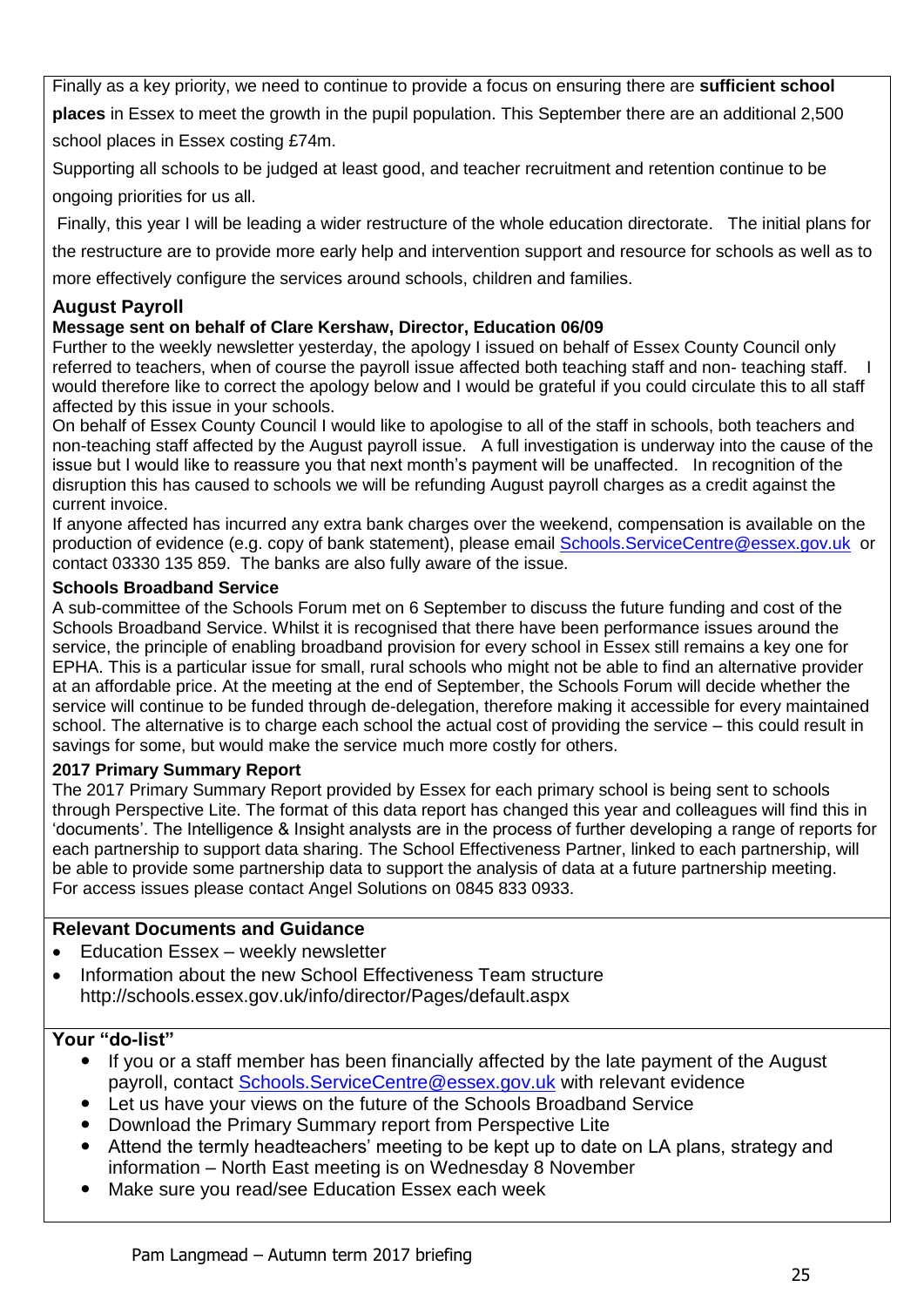## **EPHA events and dates**

#### **Key information This term 53 primary schools in Essex have new headteachers** – **6 of them in South** Luke Bulpett Brightside Primary Emma Campkin Kingswood Primary (Acting)

Sue Clarke **Barling Magna Academy (Head of School)** Leanne Gray Downham CE Primary (co-head) Ian Hampshire Greensted Juniors Michael Wade Quilters Infants (Interim)

#### **21 of them in North East**

Rachel Anderson Harwich Primary Elizabeth Bartholomew The Mayflower Primary Tracey Caffull Frinton-on-Sea Primary Sarah Dukelow Alresford Primary Julia Hunt Brightlingsea Juniors David Milligan Gosbecks Primary Stephanie Newland Rolph CE Primary Paula Pemberton Hazelmere Juniors Clare Sampson Roach Vale Primary Susan Shipp Friars Grove Primary Rita Tingle **Prettygate Juniors** Rebecca McCutcheon Monkwick Juniors

#### **12 of them in Mid**

Mel Gaskin Westlands Primary Dominic Mulholland Mildmay Juniors Michael Wood Elm Hall Primary

Lehla Abbott St George's Infants & Nursery Lisa Corby **Iceni Academy (Head of School)** Ruth Cornell Kings Ford Infants & Nursery Lisa Finch St Andrew's CE Primary, Weeley David Girdlestone Sir Martin Frobisher Academy James Gough Cherry Tree Primary (Head of School) Alison Grigg Broomgrove Infants (Interim) Martin Moriarty St Luke's CE Primary, Tiptree Dawn Walton-Steed Stanways Fiveways Academy

Kirsty Brown Silver End Academy (Head of School) Sarah Cottee **Ford End CE Primary (Head of School)** Sharon Derbyshire St Pius X Catholic Primary Elizabeth Maycock Ford End CE Primary (Executive head) Susie Price Feering CE Primary Rowen Prigg **Powers Hall Academy (Head of School)** Vanessa Thomas St Margaret's CE Primary, Toppesfield Vicky Walker Barnes Farm Infants Debs Watson Tanglewood Nursery Mike Williams Trinity St Mary's CE Primary, South Woodham Ferrers

| 13 of them in West |                               |
|--------------------|-------------------------------|
| George Athanasiou  | <b>Great Sampford Primary</b> |
| Debbie Attridge    | <b>Ongar Primary</b>          |
|                    |                               |

Pam Langmead – Autumn term 2017 briefing